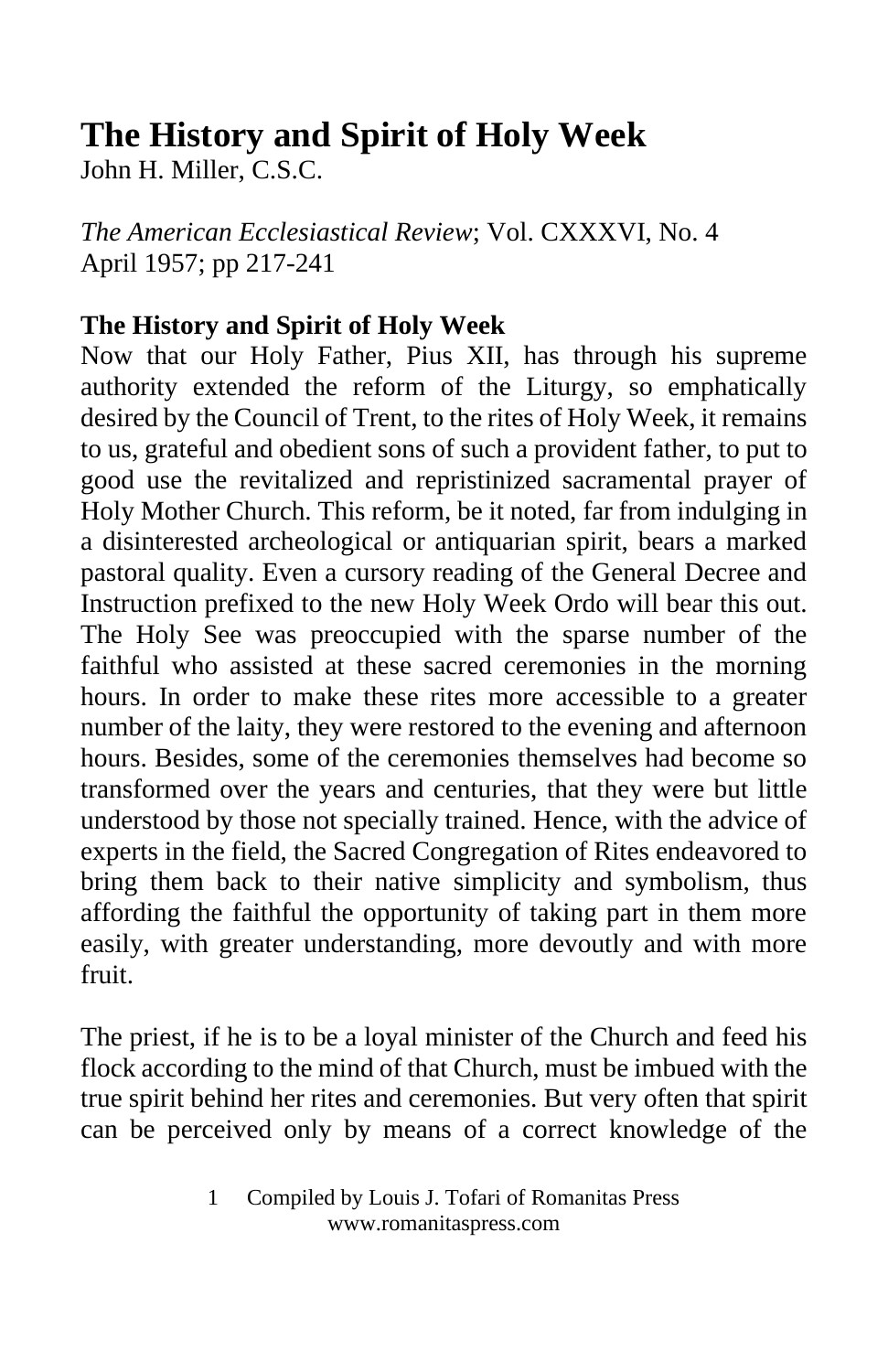historical development of the rites in question. To this end the following data is humbly offered.

# **Holy Week**

The importance of Holy Week is brought out by some of the names given it. We find the term "holy week" used already by St. Athanasius in his Festal Letters announcing the date of Easter.[1] It was called "greater week" in Jerusalem towards the end of the fourth century.[2] This designation was proper, as St. John Chrysostom remarks,[3] because our Lord has done marvellous things in it. Without doubt this week occupies the chief place in the Liturgical Year, for within it are celebrated the principal mysteries of man's redemption: the Last Supper at which Christ instituted the Eucharistic Sacrifice and the Priesthood, His death on Calvary through which He removed the death of sin and purchased us from the power of the devil, and His resurrection through which He gave us the new life of grace.

In the same way as the Church Year itself grew and developed through the centuries, so in particular did Holy Week enjoy a variety of observances throughout the world in different periods. From earliest times, perhaps already in the days of the Apostles, Friday and Saturday of Holy Week were observed by means of an especially rigorous fast.[4] At a later date still another day was added, Wednesday, the day on which the Jews made their decision to capture and execute Jesus."[5] And by the third century Christians in many localities fasted during the entire week.[6] Not everywhere, however, was Mass offered on all these days.

It is to Jerusalem that we must look for the origin of many of the liturgical specialties of this week. Since it contained so many places sanctified by the memory of our Lord's life, it was only natural that the Christians there should try as best they could to re- enact the

<sup>2</sup> Compiled by Louis J. Tofari of Romanitas Press www.romanitaspress.com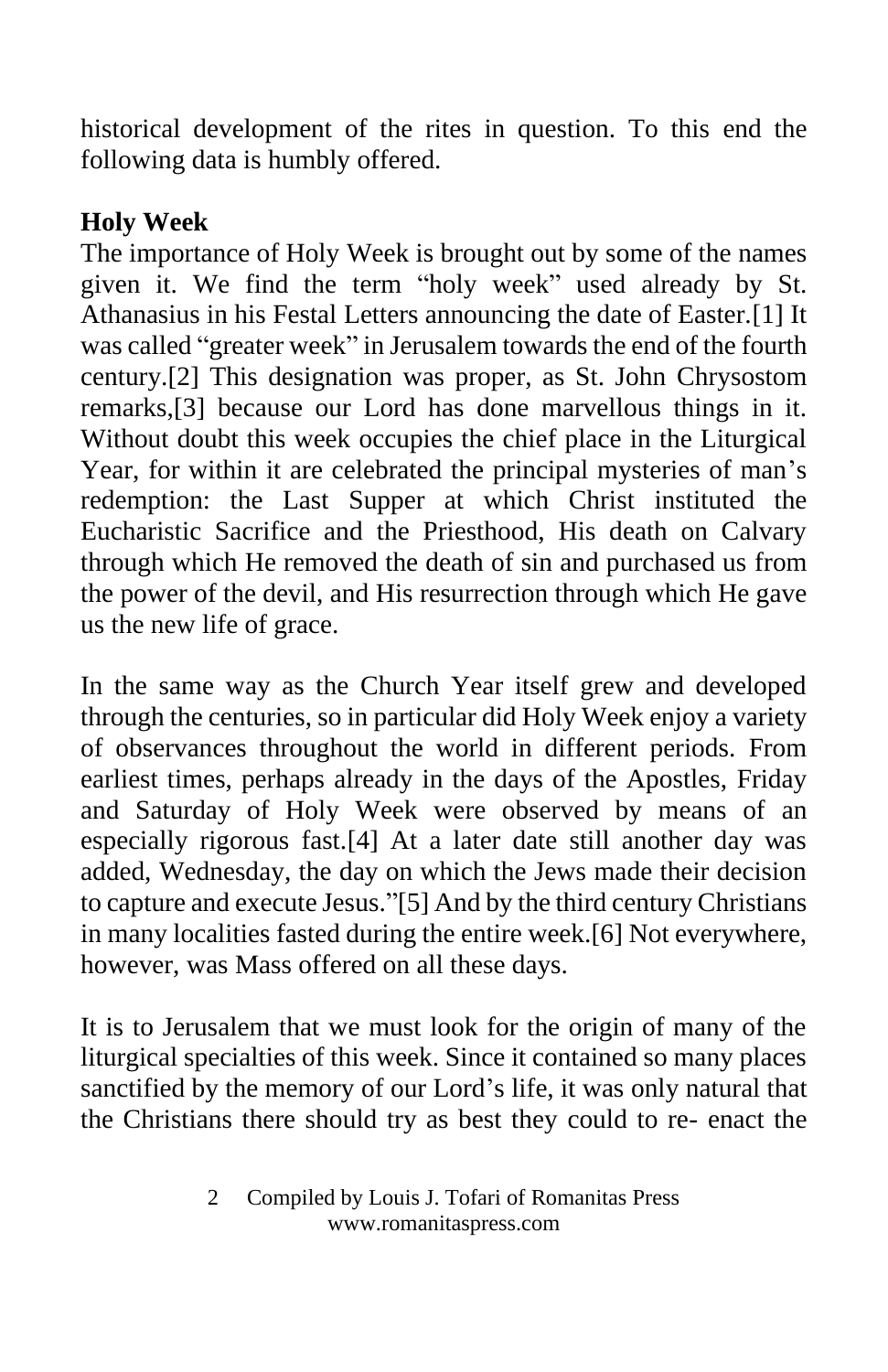more important episodes of Christ's last days on the very spot where they had originally occurred. The pilgrim nun Etheria, who wrote the diary of her travels through Palestine towards the end of the fourth century, has left us a minute description of each day's liturgical ceremonies.[7] From Palestine these rites found their way into the Gallican Liturgy and thence to Rome itself. There they were fused with the already existing Roman Holy Week ritual.

## **Palm Sunday**

In the course of time this Sunday has received many names. The original Roman name for it seems to have been Passion Sunday, simply because the story of the Passion was read on this day.[8] The title Palm Sunday appears already in the Gelasian[9] and Gregorian Sacramentaries,[10] yet the Gelasian still bears the subtitle: *De Passione Domini*. In many Gallican service books the title given this Sunday is *In symboli traditione*,[11] for this was the day on which the catechumens were taught the Creed. The Roman Liturgy finally combined both the commemoration of our Lord's triumphal entry into Jerusalem with the chanting of the Passion, but it left aside for another day during Lent the teaching of the Creed.

There is little doubt today that the procession of palms originated in Jerusalem. Christ's entry into Jerusalem was a fulfillment of a prophecy made in the Old Testament:

Behold thy king shall come to thee, the just and savior; he is poor and riding upon an ass and upon a colt, the foal of an ass.[12]

Since the fulfillment of this prophecy was of such great apologetic value, showing as it did that Christ was the promised Messias, the people of the Holy City were led to re-enact the episode. They gathered about their bishop at one o'clock in the afternoon on the

<sup>3</sup> Compiled by Louis J. Tofari of Romanitas Press www.romanitaspress.com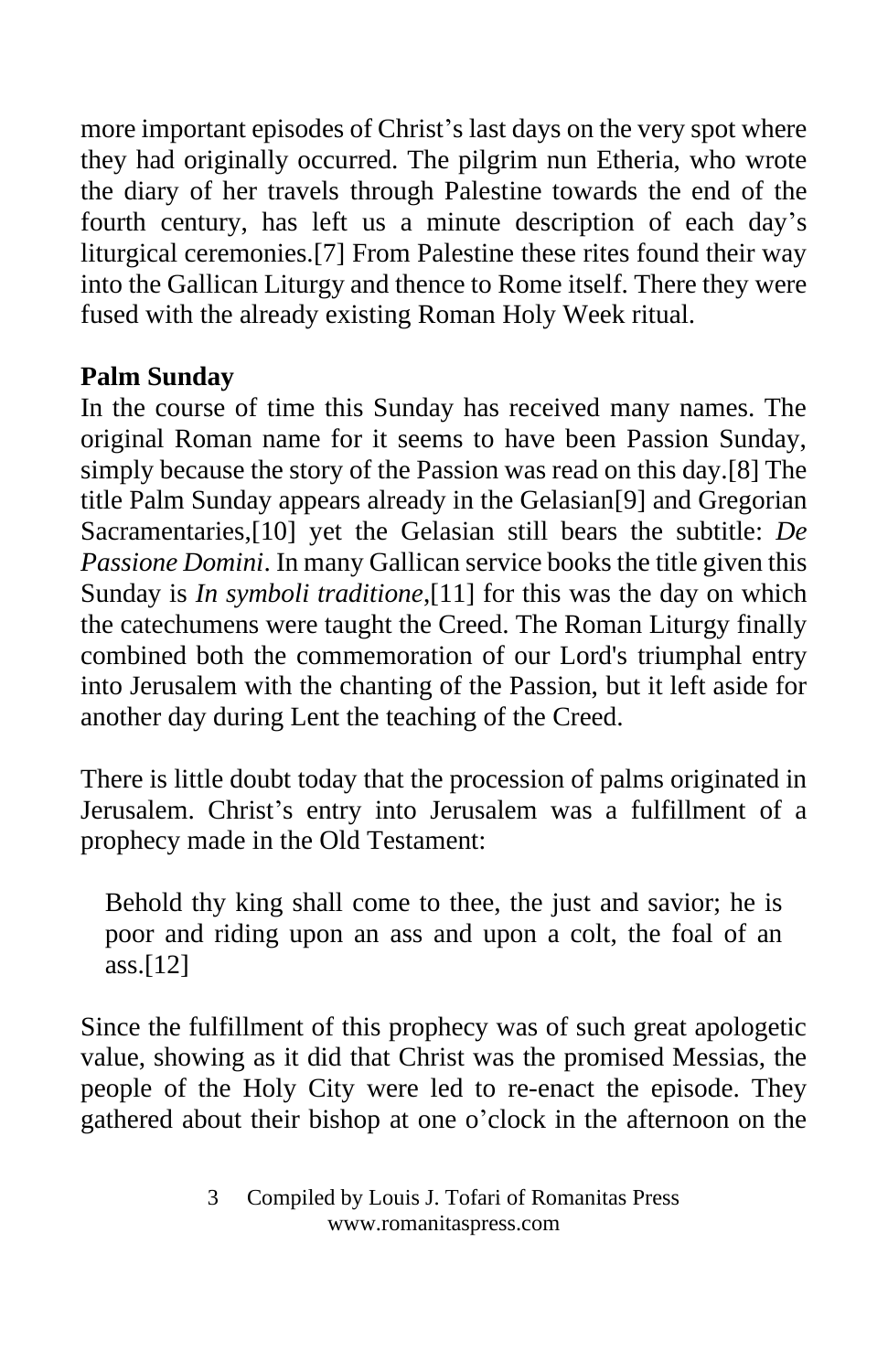Mount of Olives. Having sung hymns, listened to readings of the Old Testament and the Gospel account of our Lord's entry into Jerusalem, at five o'clock the faithful, carrying olive or palm branches, led the bishop, seated on an ass, to the Church of the Resurrection. All the while they chanted psalms and hymns, constantly interspersing the refrain: "Blessed is he who cometh in the name of the Lord!" The service concluded with the singing of Vespers.[13]

It is not certain just when this rite was brought over to the West. Rome knew nothing of it. True, the Gelasian and Gregorian Sacramentaries contain the title, *Dominica ad palmas*, but this is Palm Sunday in title only, for there is no blessing of palms provided, nor is there any mention of a procession. The presence of such a title in these books remains unexplained.[14] It may be that the very fact that this was the day on which our Lord made His entry into Jerusalem was sufficient to call forth such a title. The fact remains, however, that no trace of any palm ceremony can be found in official Roman service books until the 12th century.[15] It is reasonable to conjecture that the ceremony of blessing of palms and procession made its way to Rome from Gallican lands during the time of the Ottos, just as so many other Gallican elements did.

That these rites existed in the territories using the Gallican liturgy from a relatively early time is beyond doubt. Though Isidore of Seville speaks of the *dies palmarum*, it is not certain that he is really speaking of a liturgical ceremony.[16] The same is true of what the Venerable Bede has to say.[17] The Mozarabic *Liber Ordinum*, which contains traditions of the fifth and sixth centuries, seems to be the first Western service book to describe such ceremonies.[18] After this these rites are clearly attested to in Gaul and Germany by Theofulf of Orleans, who composed the famous hymn, *Gloria, laus et honor* before 821,[19] and by Amalar of Metz, who alludes to a

<sup>4</sup> Compiled by Louis J. Tofari of Romanitas Press www.romanitaspress.com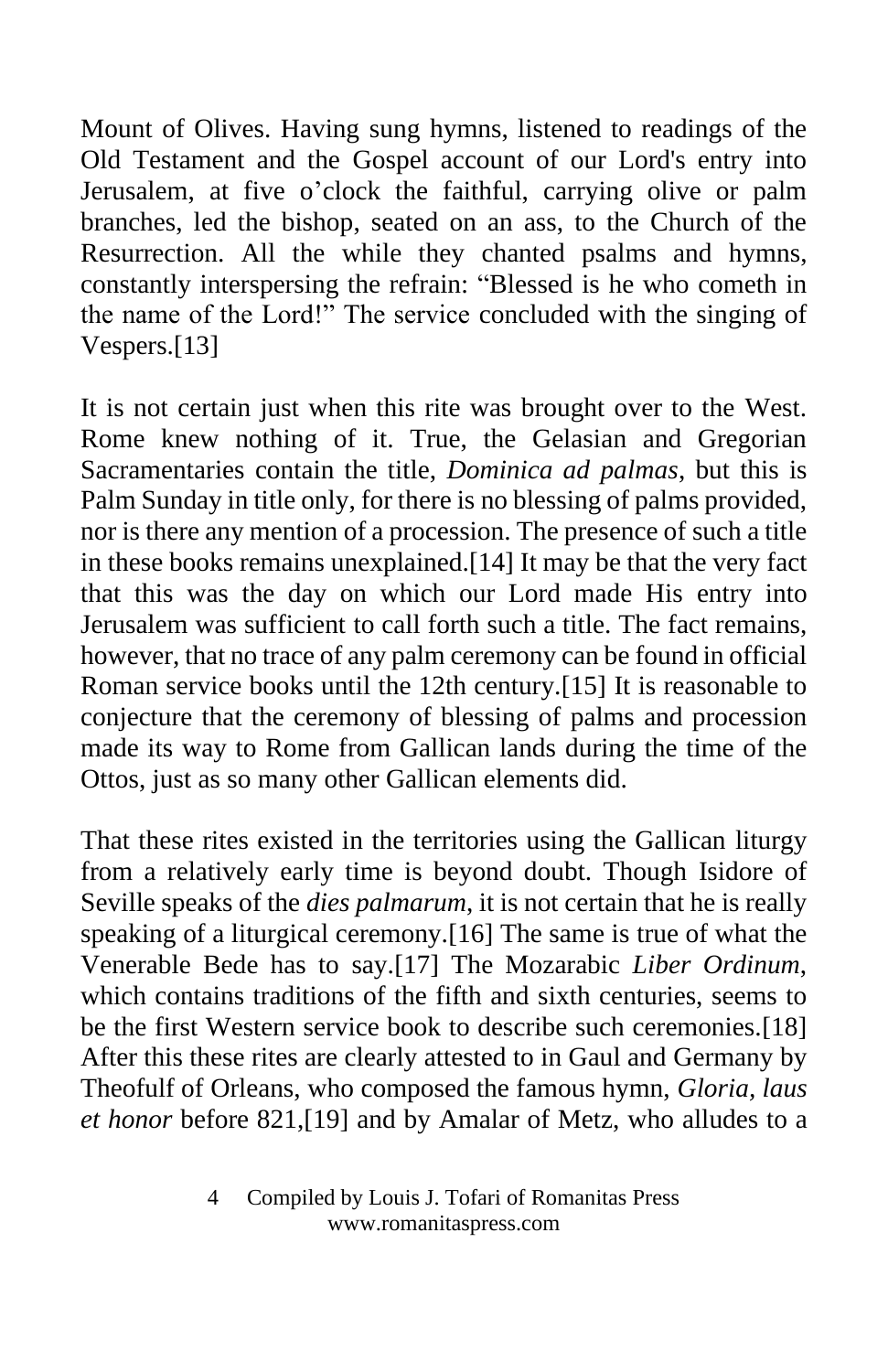procession of palms.[20] And we find a formula for blessing palms in the seventh century *Bobbio Missal*.[21]

The present rite for the blessing and procession with palms is a simplification of the one which obtained until 1956. In earliest times, of course, there was no blessing provided for the palms.[22] It appears for the first time in the above mentioned *Liber Ordinum* of the Mozarabic rite. At the end of the Middle Ages this blessing was removed from the Mass proper. It was, however, desired that the rite resemble a Mass as much as possible, and thus a complete "*Missa sicca*" [dry Mass—Ed.] was developed, that is, a complete Mass ordinary without consecration. But such a framework for the blessing was certainly not adopted until about the fifteenth century.[23] Unfortunately such an involved rite laid so much emphasis on the palm as a sacramental that the central theme of the rite, the messianic kingship of Christ, was overshadowed. Hence, in the new Holy Week Ordo of Pius XII, the blessing is reduced to a single oration, while everything else centers around the joyous acclamation of Christ the King. And to stress this theme even more, the Ordo prescribes that regal red vestments be worn during the procession and provides many more psalms and antiphons for the singing of the faithful with a messianic content.

After the procession the mood of the celebration changes radically. From the boisterous and joyful acclaim of the Chosen people upon seeing their King we turn to the jeers of a bewildered mob as it decrees the crucifixion of its God. Here the fickleness of the Jews is brought out, but even more the true nature of the Messias is made manifest. According to the prophets the Holy One, the Christ, was to gain His glory through suffering.[24] The joyful red vestments are exchanged for somber violet, and the theme of the Mass proper is the passion of Christ. With this we arrive at the original Roman Liturgy for Palm Sunday, which centers on the reading of the

<sup>5</sup> Compiled by Louis J. Tofari of Romanitas Press www.romanitaspress.com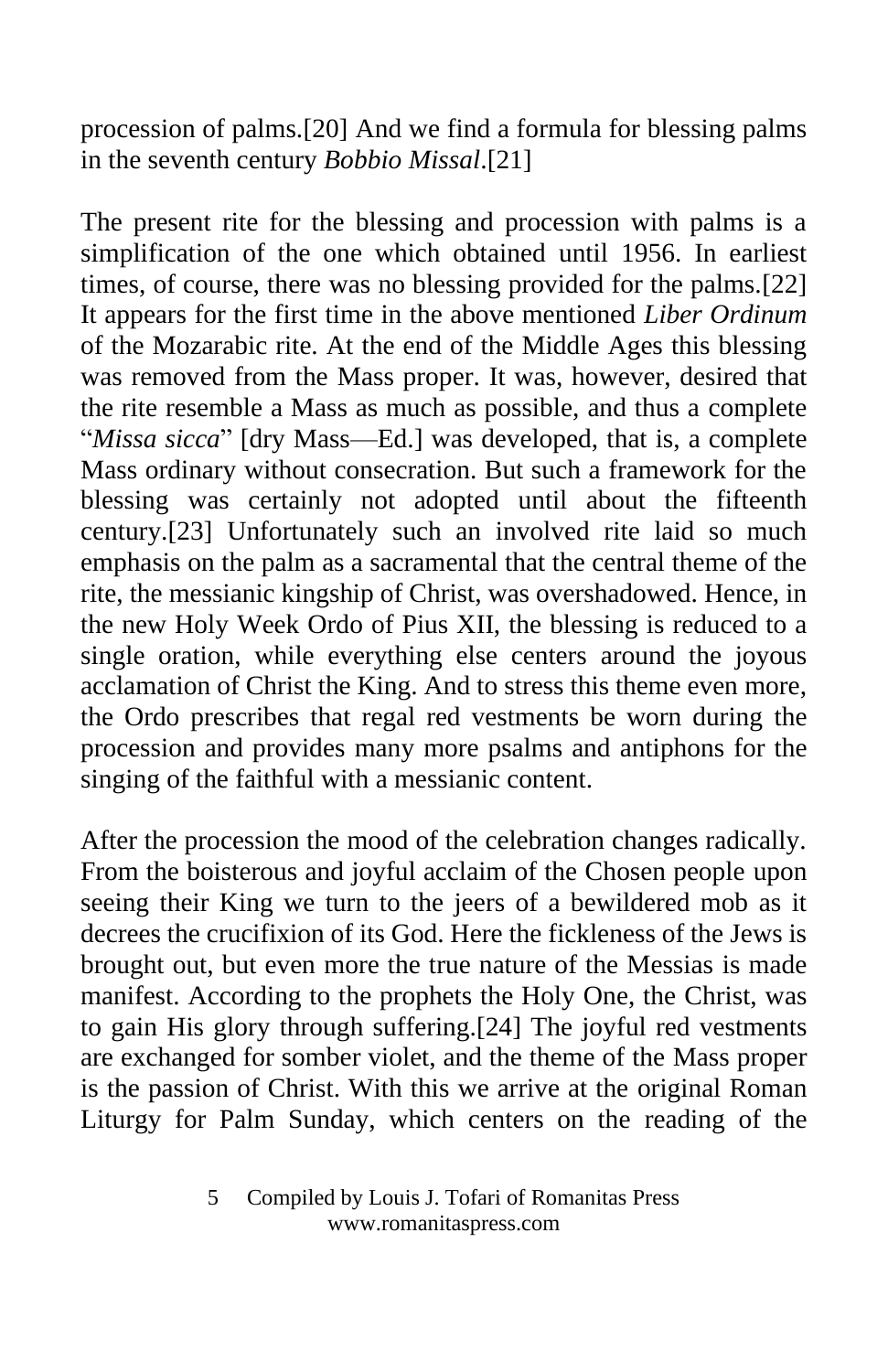Passion according to St. Matthew. St. Leo I is the earliest witness to this custom. He always explained the Passion of our Lord on this day.[25]

At first the Passion was sung by the Deacon, whose office it was to chant the Gospel. But the length of the Passion as well as the dramatizing tendency of the northern peoples of Europe led already in the tenth century to the practice of having three chanters sing it.[26] Rome, however, was slow in accepting this usage. As late as the fourteenth century the Passion was still sung by the Cardinal Deacon alone.[27]

## **Holy Thursday**

The various names given Holy Thursday serve to put in relief its particular theme. From earliest times it has been called "*feria quinta in coena Domini*," since it principally commemorates the institution of the Holy Eucharist. The same theme is brought outby the title given to it in the Calendar of Polemius Silvius, namely, "*Natalis Calicis*."[28] To bring out the idea that on this day our Lord was betrayed by His trusted disciple Judas and also began to offer Himself, deliver Himself up for the sins of mankind, some called the day the "*dies traditionis*."[29] A common English name for the day is "Maunday Thursday," which is derived from the ceremony of the washing of feet, called in Latin *Mandatum* (commandment), done in imitation of our Lord when He washed the feet of the Apostles, saying to them:

A new commandment I give to you, that you love one another...[30]

Besides commemorating the mystery of the Eucharist and the fraternal love which it ought to beget, Holy Thursday was also the day on which two other ceremonies took place: the reconciliation of

<sup>6</sup> Compiled by Louis J. Tofari of Romanitas Press www.romanitaspress.com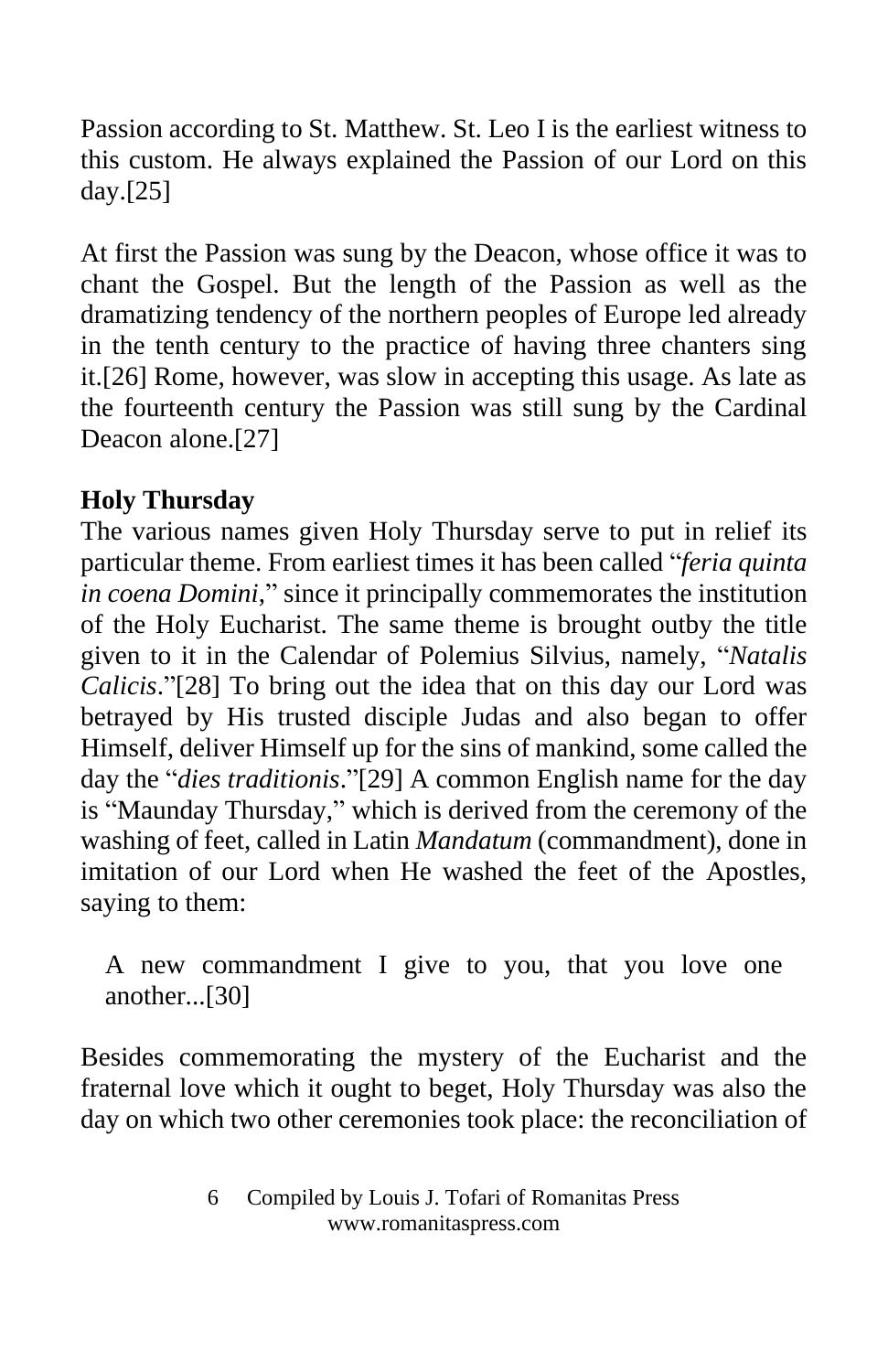penitents and the consecration of Holy Oils. At first sight these ceremonies might seem entirely accidental to the theme of this day. Generally authors give as the reason for holding them today the desire to shorten the Easter Vigil.[31]

Nevertheless, when the Sacrament of Penance is seen as the second gateway to the communion of saints which finds its source in the Eucharistic Sacrifice, it is altogether fitting that this relationship be expressed on the feast of the Holy Eucharist. Our first witness to this union is the letter of Pope Innocent I to Decentius of Gubbio written at the beginning of the fifth century.[32] And the old Gelasian Sacramentary provides special formulae for this ceremony. According to it, the reconciliation of penitents replaced the normal Foremass, as the following rubric states:

#### *Eodem die non psallitur, nec salutat, id est non dicit Dominus vobiscum: et Reconciliatio*.[33]

After the penitents were reconciled, the Mass proper started with the Offertory.[34] However, by the time of Gregory the Great this rite had already fallen into disuse, for there is no ceremony, no mention of the practice, in the Gregorian Sacramentary.[35]

We must also admit that the consecration of Holy Oils on this Thursday is very appropriate, for it serves to emphasize the fact that all sacraments and blessings flow from the Eucharistic Sacrifice.[36] Of course, this was not always the case. Though a special blessing for oil (apparently oil for the infirm) figures among the other blessings provided for other natural products before the concluding doxology of the Canon of the Mass in the *Apostolic Tradition*,[37] Chrism and the Oil for Catechumens were blessed immediately before the conferring of Baptism.[38] The first trace of all the Oils being consecrated together during the Mass on Holy

<sup>7</sup> Compiled by Louis J. Tofari of Romanitas Press www.romanitaspress.com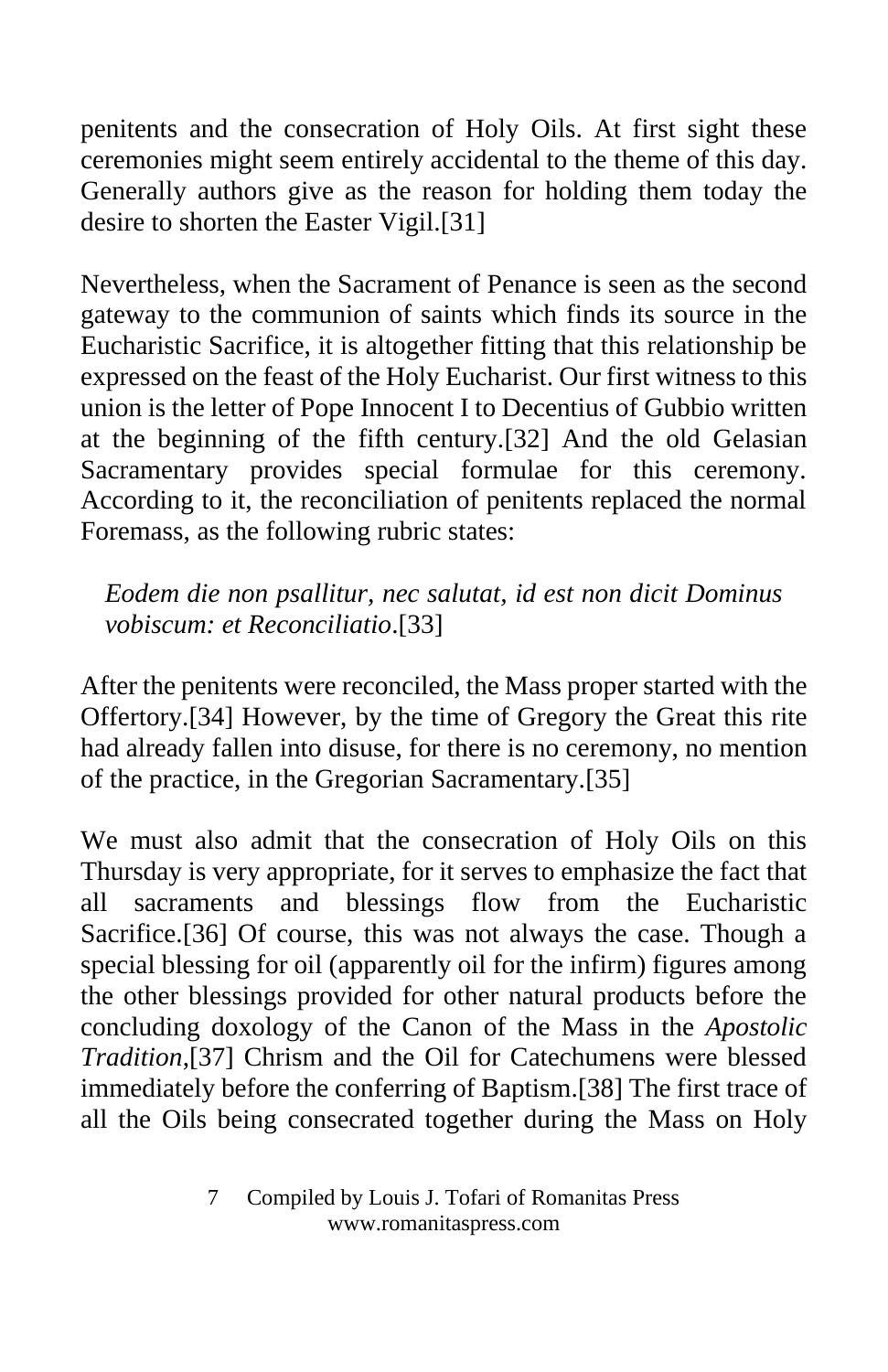Thursday appears in the Gelasian Sacramentary.[39] In some places, however, the consecration of Oils took place on other days: the seventh century Parisian Liturgy had it on Palm Sunday, whence the name *Dies unctionis*; St. Cesarius of Arles (d. 542) kept it till the Easter Vigil, the more ancient practice.[40]

Exactly when the consecration of Oils took place in Rome is a problem. Did the ancient Roman Rite have a special Mass for this consecration? We have three documents which profess to offer the Roman usage: the Gelasian Sacramentary, the Gregorian Sacramentary according to the Paduan Codex, and the same Sacramentary as exemplified in the copy sent by Pope Hadrian to Charlemagne. The Gelasian offers us three Masses: one for the reconciliation of penitents, a second for the consecration of Oils, and a third in the evening to commemorate the Last Supper.[41] On the other hand, the Paduan Codex contains the partial formularies of two Masses: one with no special designation and another destined as an evening Mass.[42] Lastly, in the Hadrian text we find but one Mass during which the Oils were consecrated.[43] What are we to make of this? For the moment let us lay aside the Gelasian Sacramentary, for it is not a completely reliable witness: it has been gallicanized to a high degree.[44] We must take the Paduan Codex and the Hadrian Sacramentary as being the sole secure witness to pure Roman practice. To begin with, a comparison of these two books shows that the one Hadrian Mass is really but a combination of the two Mass formularies appearing in the Paduan Codex. But both of these latter are incomplete. What were they? Schmidt[45] reasons that the first, which lacks the Foremass, is a remnant of the ancient Mass for the reconciliation of penitents, for, as we know, this reconciliation itself took the place of the Foremass. The second formulary of the Paduan Codex bears the title *Item de ipsa die Missa sero* an evening Mass, and one which lacks its proper ending. Why? A simple explanation is found when we remember that the ritual of the consecration of

<sup>8</sup> Compiled by Louis J. Tofari of Romanitas Press www.romanitaspress.com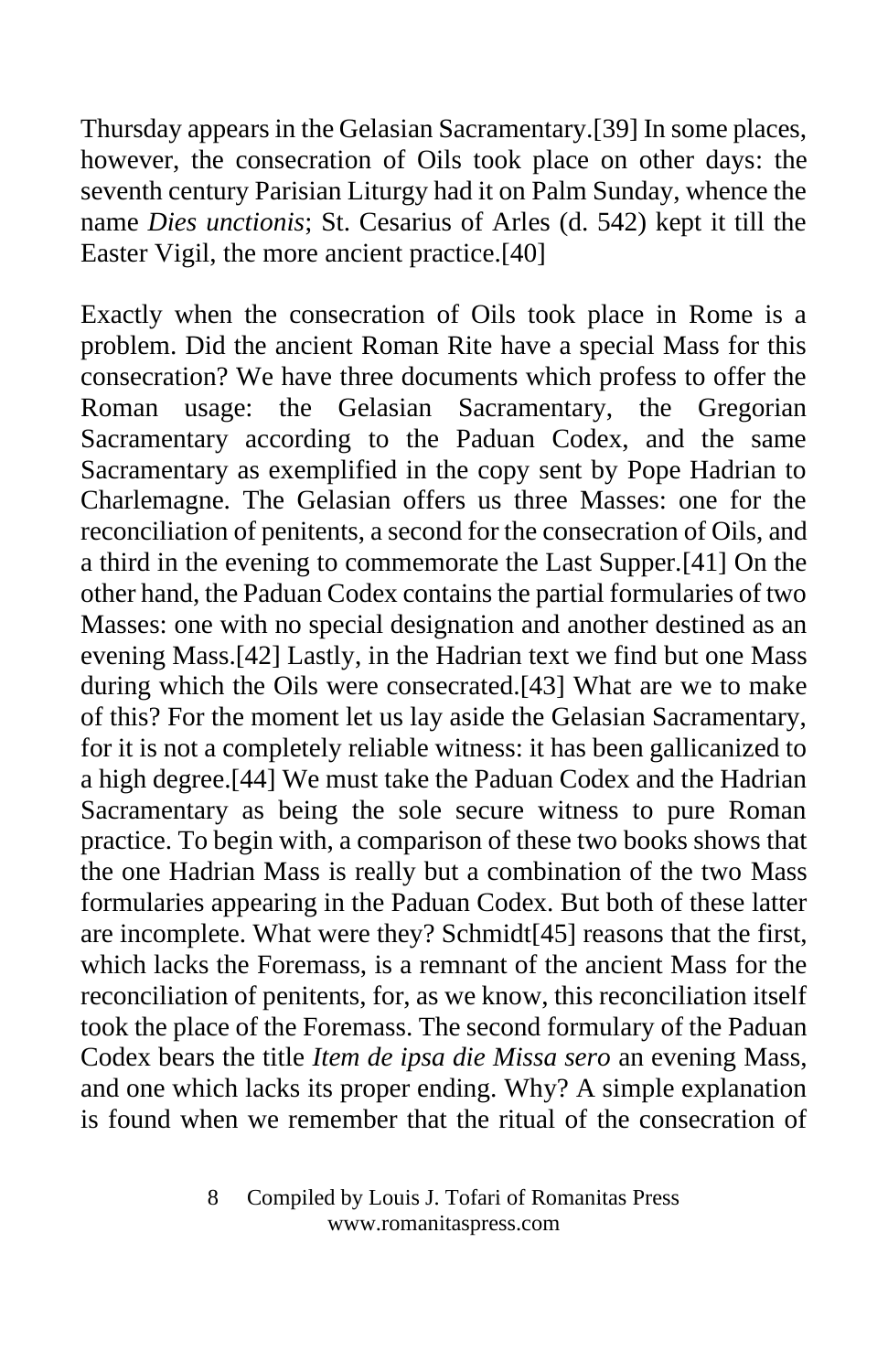Oils would naturally take its place.[46] And *de facto*, the Oils were consecrated in the Hadrian Mass which was formed by joining the two partial formularies of the earlier Paduan Codex. Hence, as far as genuine and uncontroverted Roman documents go, we cannot prove that Rome had any more than two Masses on Holy Thursday: one for the reconciliation of penitents, another in the evening during which the Oils were consecrated. Finally, when the earlier Roman penitential practice died out, only one Mass was offered, and that in the evening. Therefore, there was no special Mass for the consecration of Oils.[47] But what of the Gelasian Sacramentary and the rites contained therein? Schmidt considers these to be a classic example of how Holy Thursday was observed outside of Rome.[48] If this is true—we do not think Schmidt has proved his point; we simply consider the solution to be highly probable[49] then we must see in the institution of a special Mass for the consecration of the Oils by the New Holy Week Ordo of Pius XII a re-introduction of a specifically Gallican usage.

The ceremony of the *Mandatum* or the washing of the feet was originally a simple act of charity very common in the Church especially in monasteries. It was already thus considered by St. Paul, who lists this act among the good works of a saintly widow.[50] The first evidence of its being a liturgical ceremony performed on Holy Thursday is that of the 17th Synod of Toledo, held in 694, which speaks of it as having already fallen into desuetude in some places but desires its restoration.[51] The rite was certainly taken over by Rome by the eleventh century, for at that time we find the Pope washing the feet of twelve subdeacons at the end of the evening Mass.[52] Two centuries later, in addition to this liturgical rite, he also washed the feet of thirteen poor people in his private apartments after the evening Mass.[53] When during the course of the 14th century all the ceremonies were held in the morning hours, the *Mandatum* remained a separate service which usually took place in

<sup>9</sup> Compiled by Louis J. Tofari of Romanitas Press www.romanitaspress.com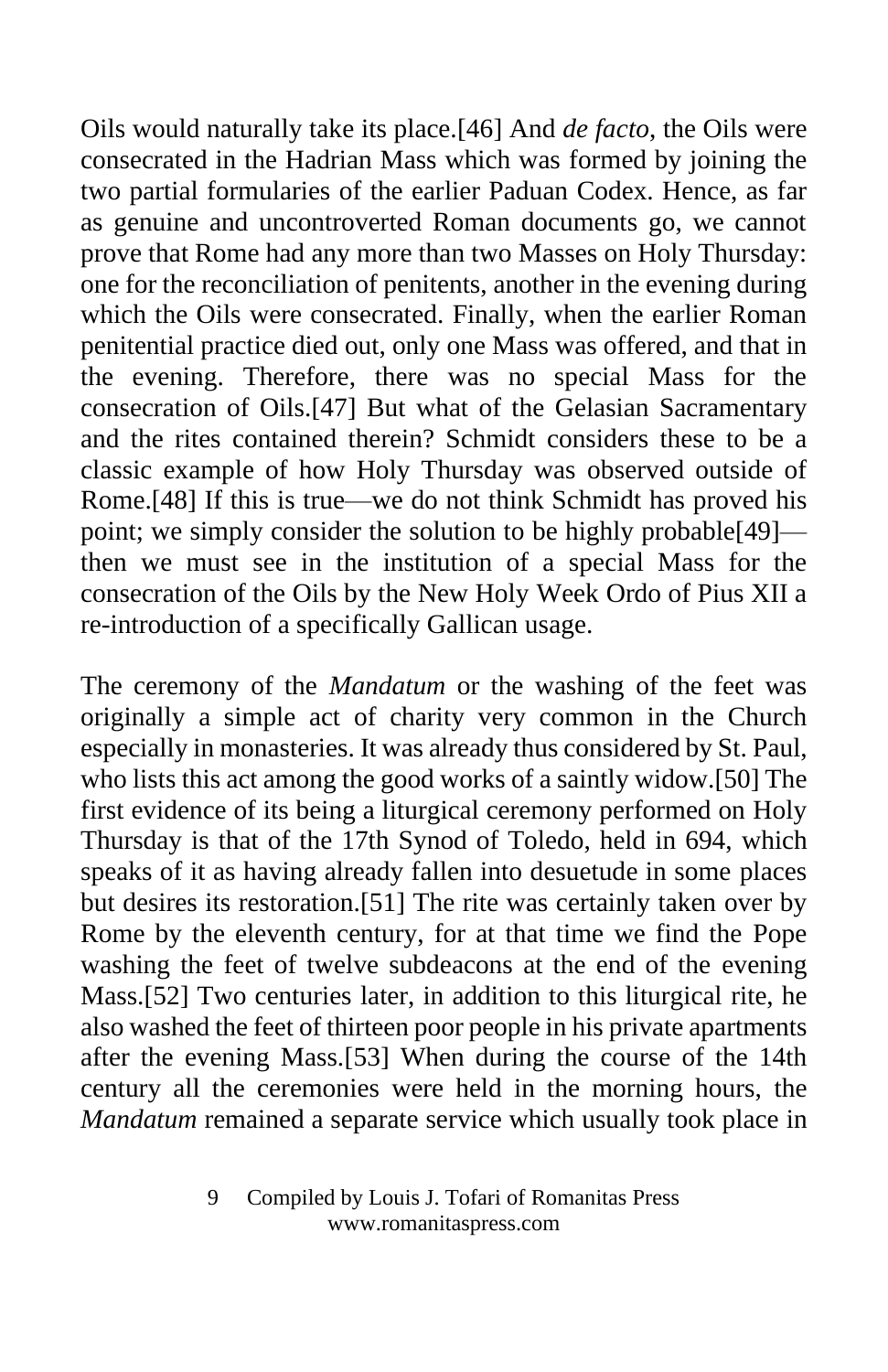the afternoon.[54] Pius XII has restored this ceremony to its place of honor in the evening Mass; according to his *Ordo* it comes immediately after the Gospel before the Offertory begins. Thus we are the better able to imitate the ritual of the original Last Supper whereat our Lord washed the feet of His disciples *during* the meal.[55]

During the Mass enough extra hosts are to be consecrated for the general communion on Good Friday. After Mass they are carried in solemn procession to a specially prepared altar and repository. As may be expected, it took time for this arrangement to develop. At first—since the seventh century[56]—the Blessed Sacrament was reserved in the sacristy, and it was brought there in the simplest possible manner. All the earliest references to such reservation on Holy Thursday indicate this by the bald statement: *et reservantur sancta usque in crastinum*.[57] The first trace of a formal procession is found in Jean d'Avranches in the 11th century:

*ipsae hostiae a sacerdote et ministris altaris indutis, cum processione, scilicet cum cereis et incenso, super quoddam altare honorifice deportentur, ubi cum nitidissimis linteaminibus optime recondantur*.[58]

And this was due to the increasing devotion of the faithful towards the reserved Sacrament. In a short time another influence made itself felt. The allegorists saw in the depositing of the hosts in a special repository a symbol of our Lord's burial, and thus in some countries the repository came to be known as the *sepulcrum*.[59] And there the people kept watch. At first this watch was to last for forty hours and was quite distinct from any eucharistic devotion; it was specifically a watch at the tomb beginning on Good Friday. The desire to keep a full forty hour watch coupled with the development which brought the Easter Vigil farther into the morning hours of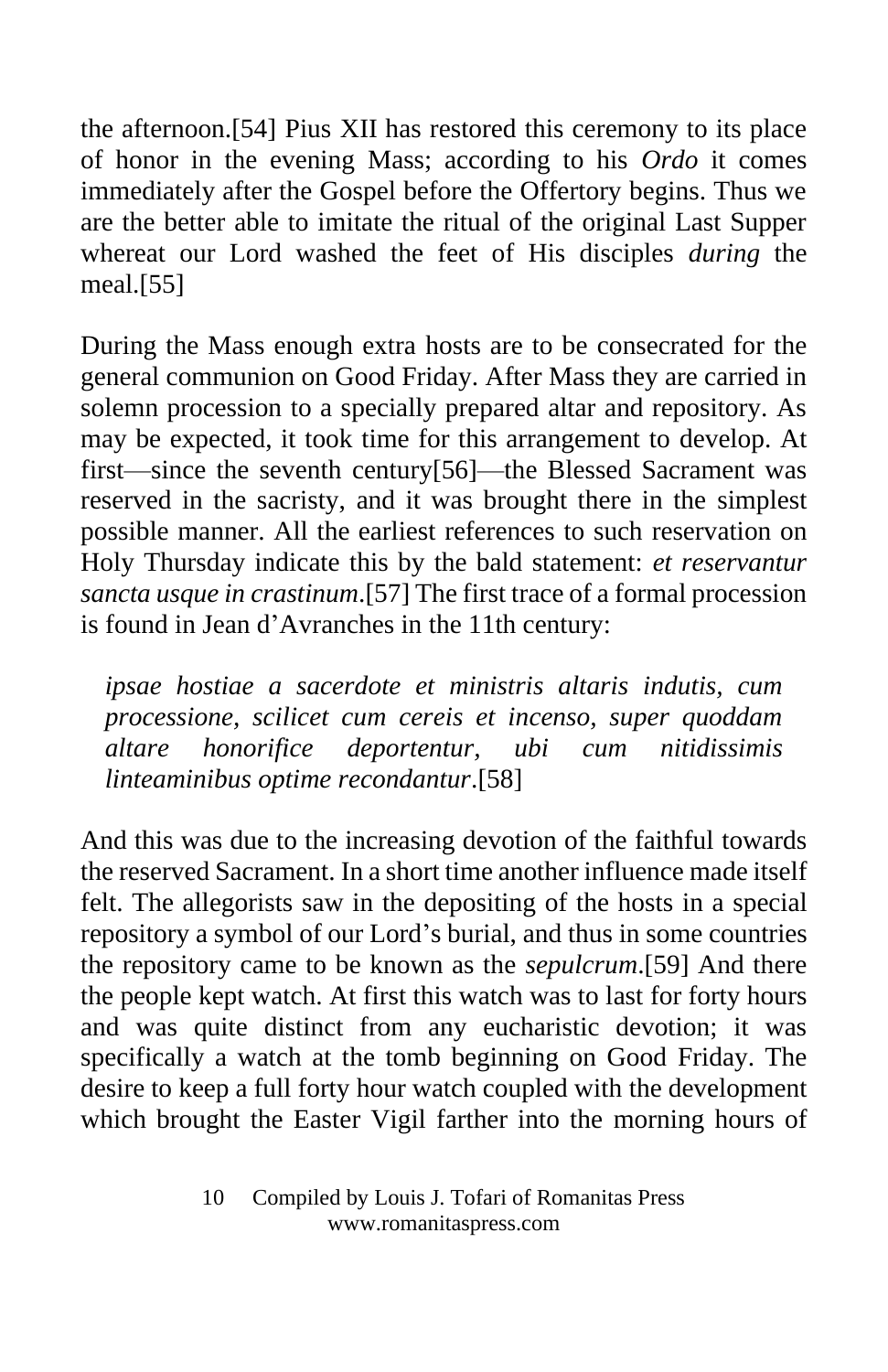Holy Saturday effectively fused two distinct devotions into one: veneration for the reserved Sacrament and the Forty Hours Devotion, a pious watch before Christ's tomb.[60]

The idea of the *sepulcrum* was, of course, in sharp conflict with the chronology of these last three days: Christ was not placed in the tomb until the evening of Good Friday after His crucifixion. In time all the funereal[61] processional drama connecting Christ's burial with the solemn reservation of hosts consecrated on Holy Thursday was sharply curbed by the Holy See, and the name *sepulcrum* for the repository was only grudgingly permitted by the Congregation of Rites. The true spirit behind this nocturnal adoration on Holy Thursday is to keep watch—as the Apostles failed to do—with Christ during His long hours of agony before His arrest in the Garden of Olives.

The ceremonies on Holy Thursday are concluded with the stripping of the altars. Although the special ceremony used for this purpose is very expressive of the stripping off of Christ's clothing for the flagellation and crucifixion, it is very probable that it takes its true origin from the simple and regular practice of the early Church of removing the altar cloths after each Mass.

In certain Rites within the Church today, e.g., the Lyonnaise Rite, all priests are permitted to celebrate Mass on this day, not privately, but all together at the same altar and at the same time by means of a true sacramental concelebration. In the Roman Rite, however, even though such a concelebration was provided for on certain more solemn occasions in the Liturgical Year, Holy Thursday was not one of them.[62] The Roman Rite has never shown itself preoccupied with a special celebration of the priesthood on this day. Rather it would seem that it wants to bring out symbolically the fact that at the Last Supper Christ alone offered the Holy Sacrifice.

<sup>11</sup> Compiled by Louis J. Tofari of Romanitas Press www.romanitaspress.com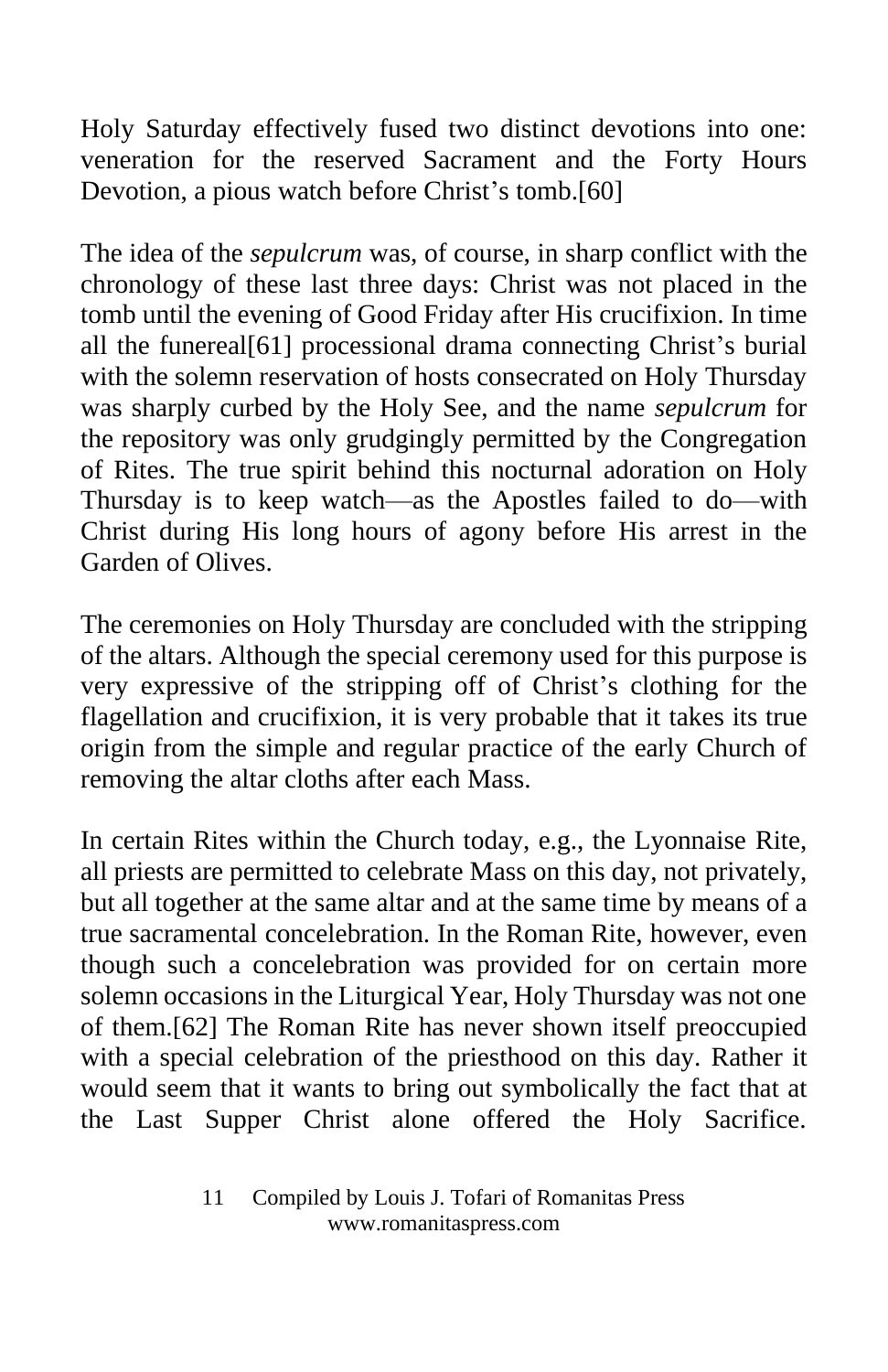Nevertheless, it is hoped by some[63] that in the future permission for a genuinely sacramental concelebration be granted priests.\*\*

\*\*COMPILER'S NOTE: This statement should not be considered revolutionary, since not only is there the aforementioned precedence of the Lyonnaise Rite of France, but furthermore, concelebration is already practiced twice in the traditional Roman Rite: 1) by the newly-ordained priests during their Mass of ordination, and 2) by the newly-consecrated bishops during the Mass of episcopal consecration. Here too, the author's request is limited to a specific liturgical moment in connection with the institution of the priesthood and thus for the intent of giving greater prominence to that sacred mystery (i.e., the Sacrament of Holy Orders). Lastly, the Holy See—namely the pope—would certainly have the competency and prerogative to enact a concelebrated Mass on this day and for this legitimate reason.

#### **Good Friday**

In the Liturgical books of the Roman Rite this day is called *Parasceve*, or preparation, for it coincides with the Parasceve of the Jews, the day of preparation for the great Sabbath. This is a day of great sorrow, *dies amaritudinis*, as St. Ambrose calls it.[64] And this sorrow was expressed by fasting; this indeed was a universal custom.[65] As another expression of this sentiment there existed a universal custom of not celebrating Mass on this day.[66] Some even went so far as to keep their churches closed, a practice which the above mentioned Council of Toledo dubbed as an abuse.[67] Even as now, so in the Middle Ages a discussion arose as to why no Mass was celebrated today, since the days on which the saints died were kept as festivals. Helperich, a monk of the Monastery of St. Gall at the end of the ninth century, replied that Christ, unlike the saints, achieved no greater degree of glory through His death, for He died, not for His own sake, but for ours. The Jews, he said, rejoiced over His death, while the Apostles lamented it.[68]

Once it had become traditional to have some sort of liturgical service in public, it was always held in the afternoon hours. One of the first

<sup>12</sup> Compiled by Louis J. Tofari of Romanitas Press www.romanitaspress.com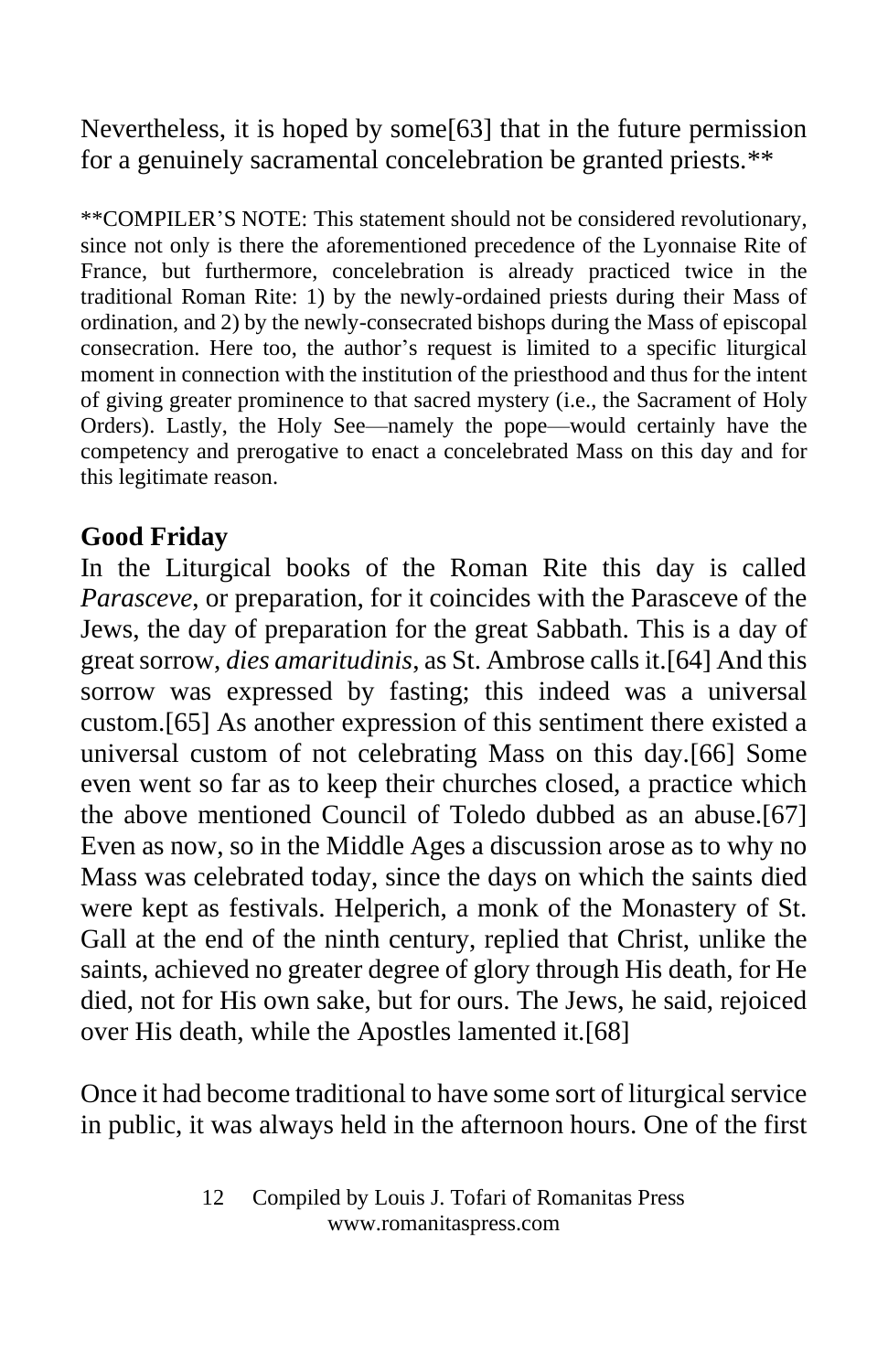documents describing the service, *Ordo Romanus* XXIII dating from the eighth century, indicates that the Pope descended from his chambers at two o'clock in the afternoon.[69] This arrangement continued up until the fifteenth century when Amelius still placed the ceremony in the evening.[70] Just after that the ceremony was held in the morning, according to Burchard's *Ceremonial* which was compiled in 1488.[71] The restoration of this service to its appropriate hours in the afternoon is one of the results of Pius XII's reform.

Three parts make up the Liturgy of Good Friday:

- a) a reading service similar to our Mass of the Catechumens,
- b) the veneration of the cross, and
- c) a communion service.

The entire first part is composed of readings, chants and prayers. And this is nothing else than the ancient type of service held on days which were a-liturgical, that is, days on which the Eucharistic Sacrifice was not offered. It is the Service of the Word, originally taken over from the Jewish Sabbath Synagogue service and united, as early as the second century, to the Eucharistic Sacrifice as the part known today as the Mass of the Catechumens. Justin clearly describes it in his *First Apology*: the reading of the commentaries of the Apostles and the writings of the Prophets, a sermon, then the prayers or the *Oratio Fidelium*.[72] Etheria tells us that such a reading service was customary on this day in Palestine. From noon till three o'clock the people of Jerusalem listened to the readings from the psalms, apostles and prophets of whatever concerned our Lord's Passion. In between the various readings appropriate prayers were said. And the service ended with the reading of St. John's account of our Christ's dying moment.[73] The thought of the Passion, then, dominated their service just as it does ours today and did throughout the Middle Ages. The long list of orations which

13 Compiled by Louis J. Tofari of Romanitas Press www.romanitaspress.com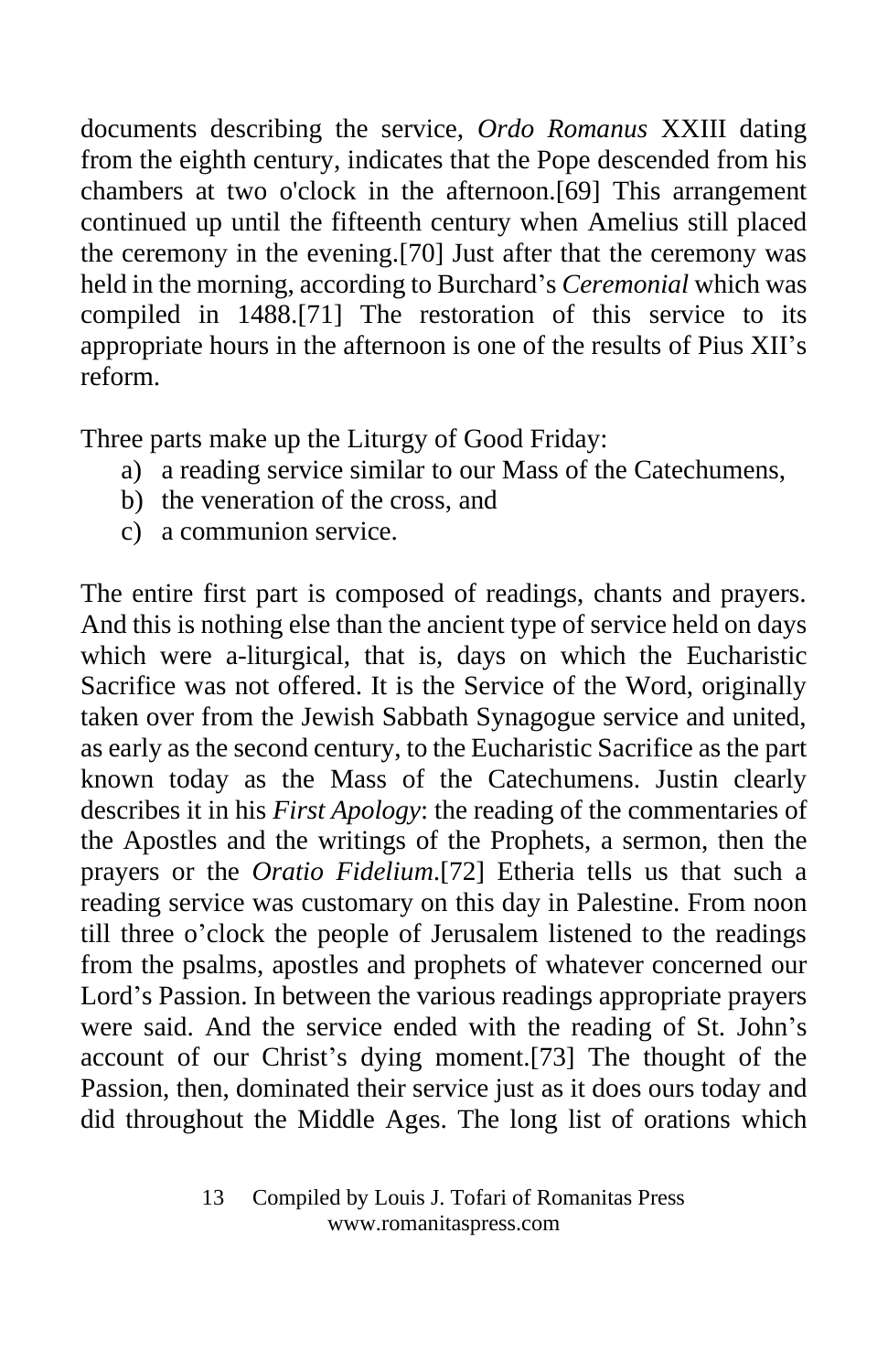terminate this first part is nothing else than the ancient conclusion to the Mass of the Catechumens, spoken of by Justin, and which, though dropped from the ordinary Mass from the time of Pope St. Gelasius on , has been retained in the Liturgy of this one day of the year, in accordance with the law formulated by Anton Baumstark:[74] the law of survival of what is ancient in a liturgical season of high value. Apparently, to judge from the Paduan Codex of the Gregorian Sacramentary,[75] this Service of the Word was the only function held on this day in the early Church.

Upon completing the lengthy solemn Orations, we turn to the unveiling and veneration of the cross, a feature which originated in Jerusalem itself in the fourth century after the discovery of the relics of the true cross by the Empress Helena. There, however, the veneration of the cross took place in the morning hours, according to Etheria.[76] The ceremony was quite simple. It took place at Golgotha, where the bishop had his throne especially set up. The relic of the true cross was placed upon a white bedecked table immediately before him, and, as he held his hand upon the relic, the clergy and faithful passed before him to venerate it. As for Rome, a procession started out from St. John Lateran's at two o'clock in the afternoon and headed toward the Basilica of Holy Cross in Jerusalem. The psalm *Beati immaculati in via* was sung as all walked barefoot, the Pope swinging a censer before the relic of the cross all the while. Upon arriving at Holy Cross, the Pope placed the relic on the altar, prostrated himself before it and then kissed it. After him, the clergy did the same. Thereupon it was carried out to the faithful for them to venerate it.[77] The antiphon *Ecce lignum crucis* originally was probably interspersed among the verses of Psalm 118 during the opening procession. However, it does not figure in the above described ceremony but is mentioned for the first time in a contemporary (eighth century) document, composed apparently for the churches in the environs of Rome.[78] The Byzantine *Hagios o*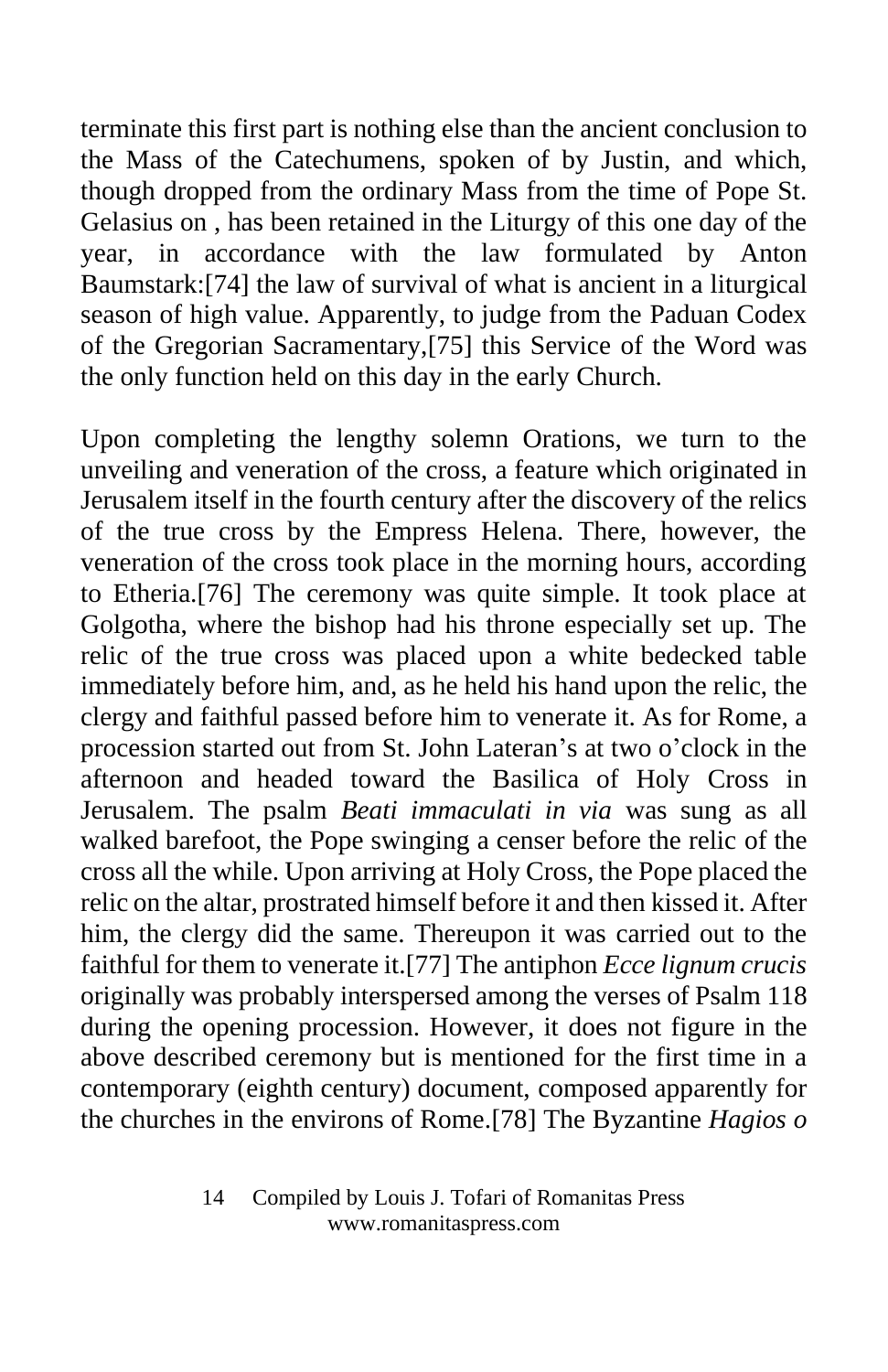*Theos* and the *Improperia* appear for the first time in the so-called Romano-Germanic Pontifical of the tenth century which was composed at Mainz.[79] Thence these hymns went to Rome and are witnessed to by the Papal Pontifical of the twelfth century, in which also appears for the first time the unveiling ceremony.[80]

A communion service, once called the Mass of the Presanctified, forms the third part of this day's Liturgy. The early Roman Rite evidently knew nothing of Communion on Good Friday; no mention is made of it in documents prior to the eighth century. Of course, the mere silence of the earlier Roman texts does not of itself necessarily disprove the existence of such a practice. Nevertheless, the story which the eighth century service books tell seems to be that the reception of communion on this day had just recently begun in that era, for the Pope still does not receive, nor does anyone else at His official service, but those who wish to do so have to go to the various *tituli* or parish churches.[81] This accords with what Amalar reports in his *De ecclesiasticis officiis*. According to him, when he asked a Roman Archdeacon about the practice of receiving Holy Communion on Good Friday, he was told that no one communicated at the papal service.[82] On the other hand, the Church was evidently anxious to give in to popular piety in this matter and, while not according it an official place in the more prominent papal service, allowed communion to be distributed to the faithful in their parish churches. Thus we find another document of this same eighth century which describes the rites in the titular churches of Rome. In it we find that after the veneration of the cross, or rather while the people were still adoring it, the hosts consecrated the day before were brought unobtrusively to the main altar. After the recitation of the *Pater* together with its embolism, a particle of the large host was mixed with unconsecrated wine and water. Then all communicated in silence.[83]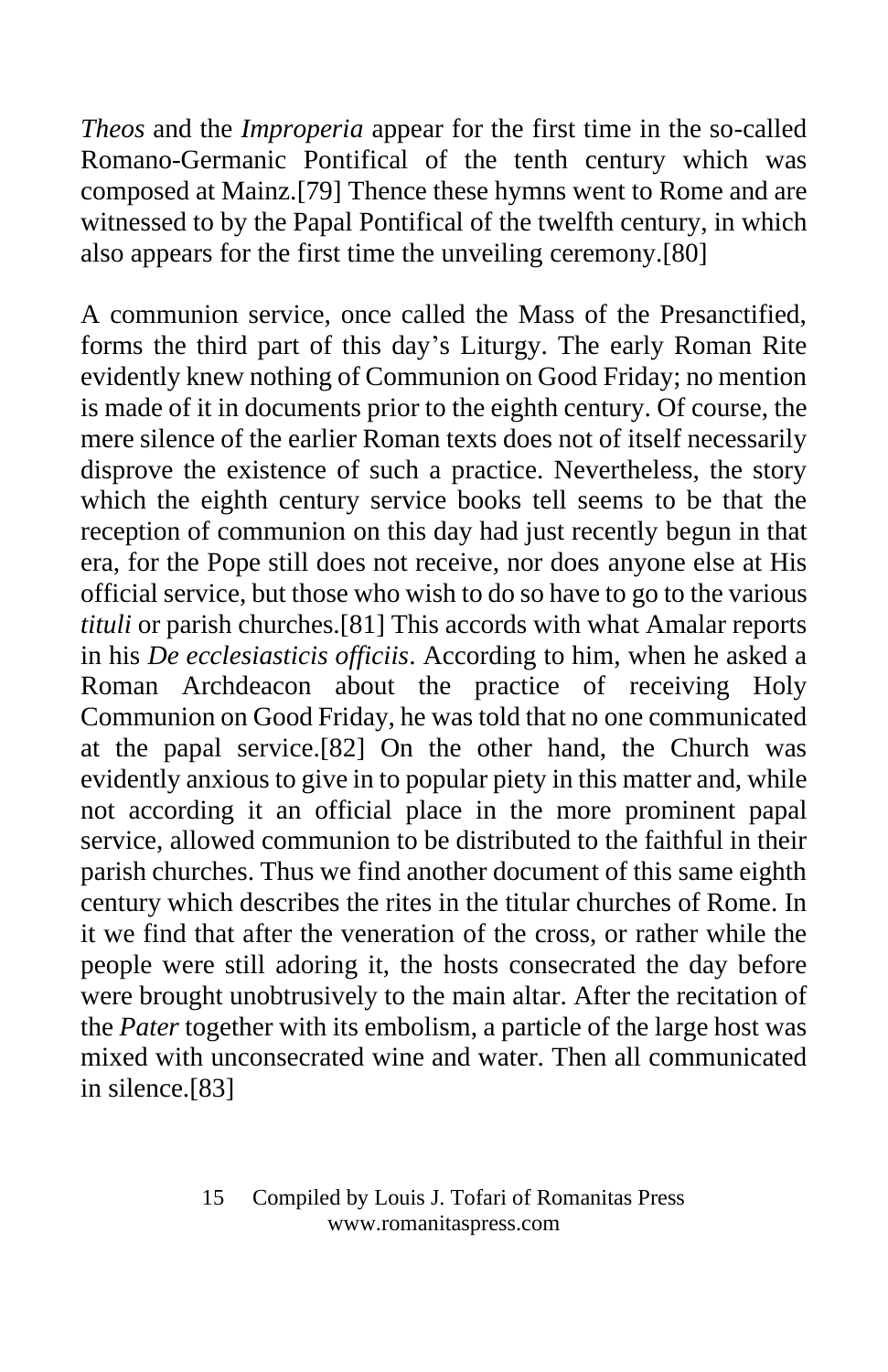In the early documents there is no mention of a "mass" of the presanctified. Communion was simply distributed after the traditional communion prayer, the *Pater Noster*. The first time elements of a "dry mass" are found in the Papal Liturgy for this day is in the Roman Pontifical of the twelfth century.[84] After the transfer of the consecrated Host, rubrics indicate that the altar is to be incensed, the prayer *In spiritu humilitatis* is to be said, and the host is broken into three particles. This was unquestionably imported from the Oriental Liturgy to give this part of the service added solemnity and the appearance of a real Mass. This Eastern usage in turn is based on the decree of the Council of Laodicea of 365,[85] repeated by the Council *In Trullo* of 692,[86] according to which the Eucharistic Sacrifice was not to be celebrated on the ferial days of Lent. Instead use was to be made of the Mass of the Presanctified.[87]

Once it became customary to distribute communion on Good Friday, the practice was fervently adhered to for centuries. True, already in the Roman Pontifical of the thirteenth century we find the first indication of a change of spirit: *communicat solus pontifex*. Capelle finds the explanation for this in the fact that at this time reception of communion in Rome was very rare.[88] It was at this same period in fact that the Fourth Lateran Council (1215) was forced to make the reception of communion at least once a year during the Paschal season obligatory. Hence, this rubric simply faced up to the situation: people just did not want to receive. Outside of Rome, however, reception of communion on this day continued in full vigor even after it was officially forbidden. In fact, in the seventeenth century Rome had to repeat the prohibition several times! Again we must thank our present Holy Father for restoring to the faithful the opportunity of uniting themselves to their Saviour on the day He gave Himself for their salvation. As history shows, the Holy See, in re-instating general communion on this day, was not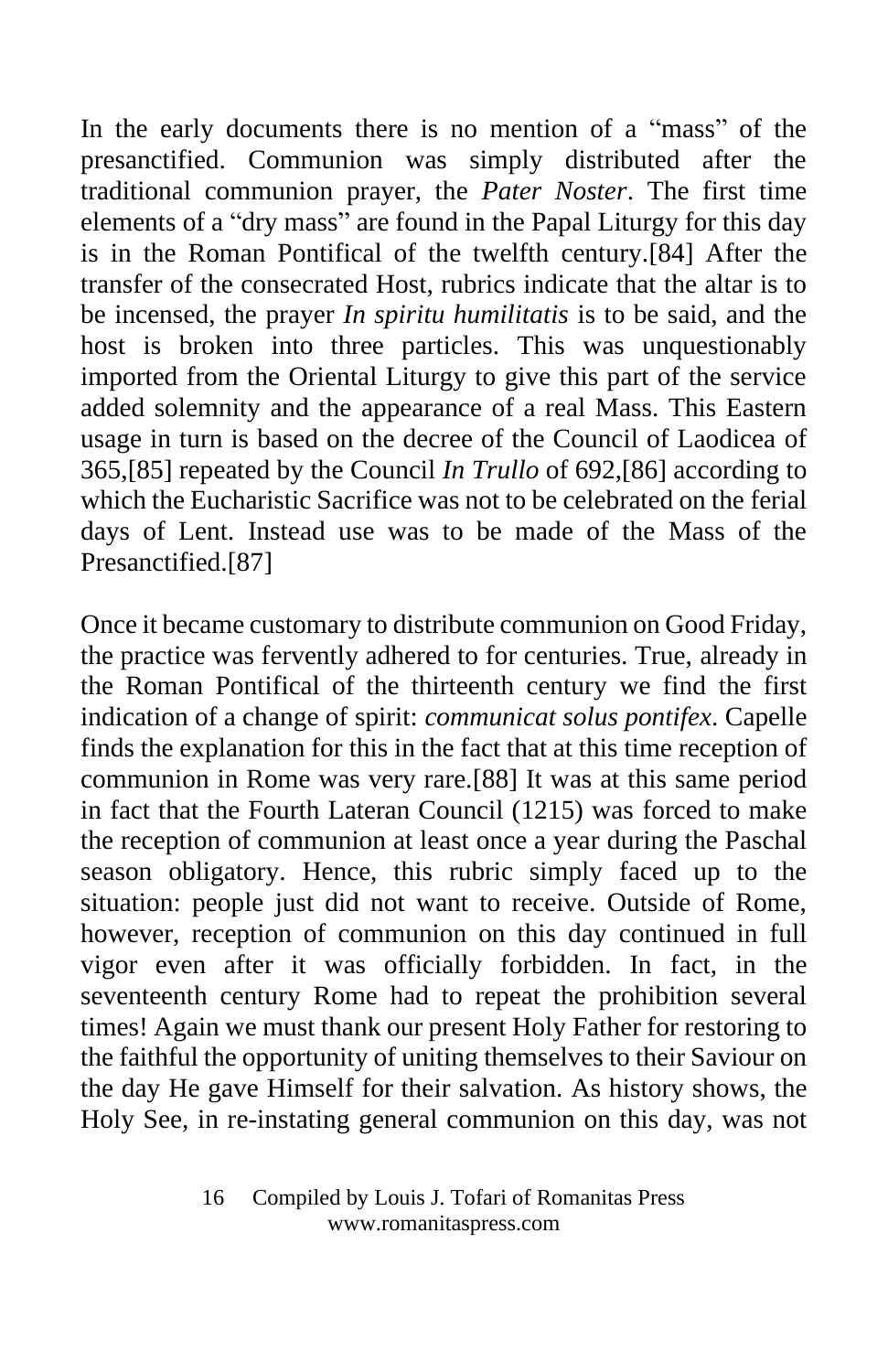guided by antiquarian principles (had she been, she would never have done so, for the early Roman Liturgy knew nothing of it), but rather by genuine pastoral solicitude. At the same time the Holy Week Ritual of Pius XII restores this communion service to its primitive simplicity, removing all the "dry mass" accretions of the late Middle Ages.

## **Holy Saturday**

Even more so than Friday, this day is completely a-liturgical, and traditionally so. Pope Innocent I gives as the reason for no Eucharistic celebration the tradition of the Apostles who spent the day in grief over the death of Christ.[89] In this way the Church shows her desolation and sorrow over her Saviour's death. She keeps the day in quiet mourning, for her Bridegroom has been taken away from her and lies in the tomb. And this is, in point of fact, the theme of Matins for Holy Saturday: Christ's death and burial, His lying in the tomb, the descent into Limbo.

It is with the Easter Vigil that the real Easter Liturgy begins, and in which the entire Liturgical Year and Holy Week reach their climactic zenith.[90] Let us take a rapid look at the preceding days of Holy Week and see how they actually lead up to and find their fulfillment in the Easter Vigil.

On the very first day we hear re-echoed the prophecies of the Messianic King and His glorification through the resurrection. Upon arriving in Jerusalem our Lord went into the Temple and seeing the terrible commercial traffic that went on there overturned the tables of the money-changers and those sellers of doves. When asked by what authority He did this, He answered:

Destroy this temple and in three days I will raise it up again.[91]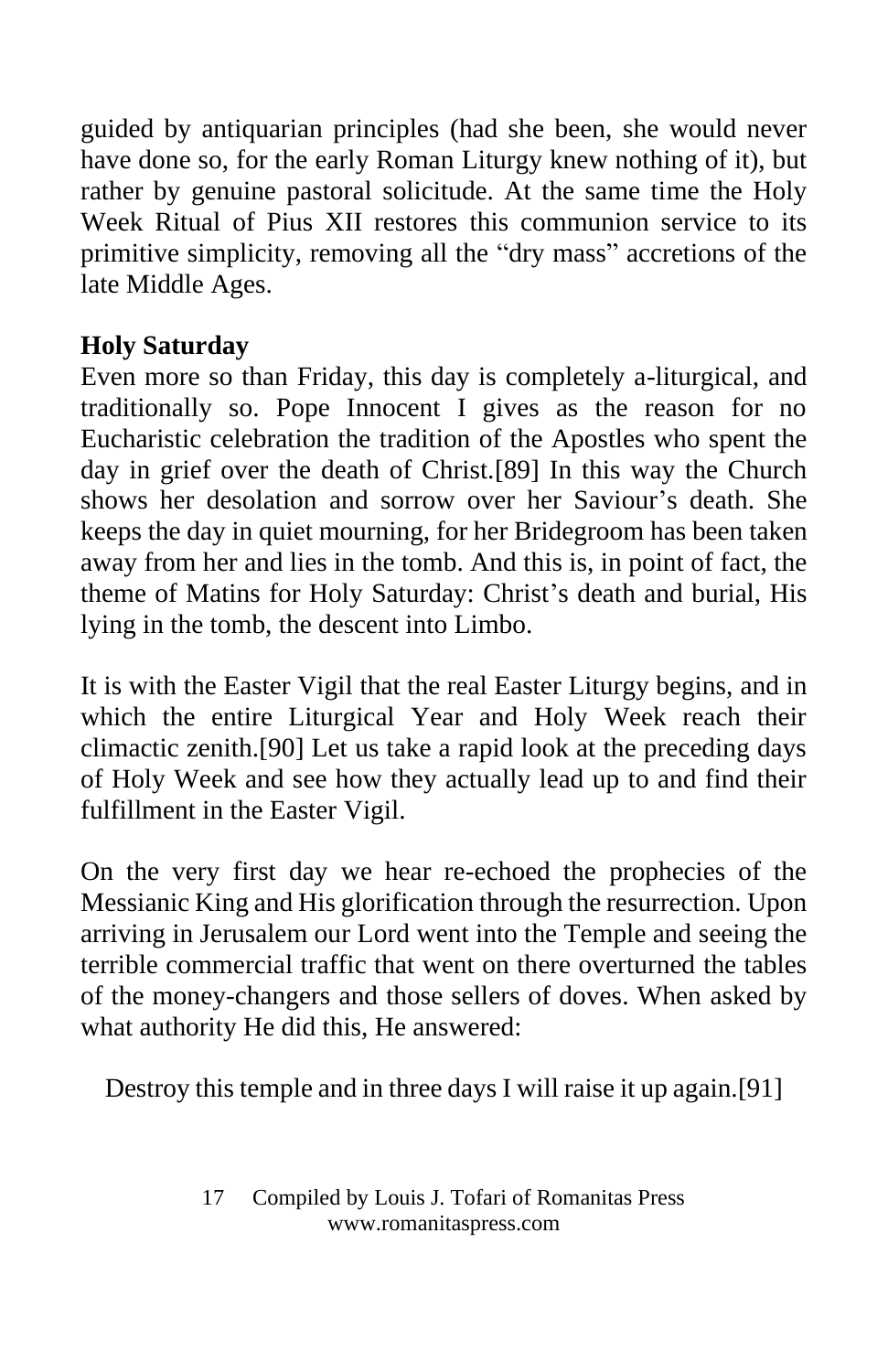This, of course, He said in reference to His death and resurrection. The Epistle of the Mass echoes this same idea in the words of St. Paul:

He humbled Himself becoming obedient unto death, even to the death of the cross. For which reason God has exalted Him and given Him a name which is above all names.[92]

And in the collect we pray that we may learn the lessons of His Passion and thus share in the glory of His resurrection. On Monday we read the Gospel account of Christ raising Lazarus from the dead, and in the prayer over the people we beg God to let:

us come with joy to the celebration of the great deeds whereby He has made us *new*.

The Introit of Tuesday speaks of the cross of Christ as our "salvation, life and resurrection," while again the prayer over the people speaks of our being cleansed from the weaknesses of sinful nature in order to take part in the divine *renewal*. In the second collect for Wednesday we ask for the grace of the resurrection as the fruit of Christ's passion, and the collect and post-communion on Holy Thursday indicate too that the resurrection and immortality come to us through the cross. Finally, Good Friday itself, though dedicated specifically to the remembrance of the passion, begins with two readings, the first of which describes the mercy of God striking us in order to heal us, quickening us after two days and raising us up on the third to a new life in His eyes; and the second is the account of the Passover meal in Exodus, eaten in preparation for the Passage of the Lord, the deliverance of His chosen people—a figure of the resurrection!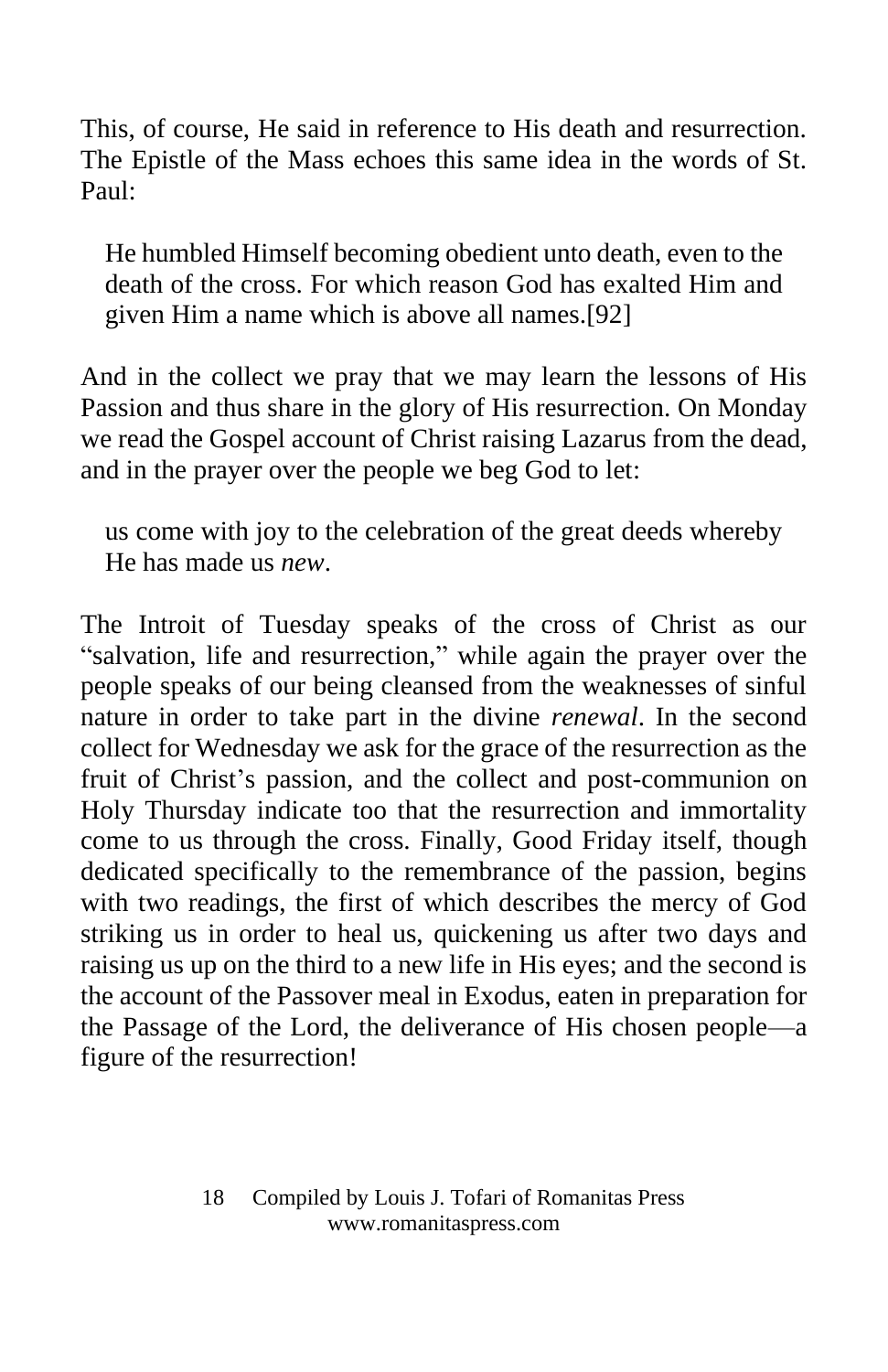But all these days reach their climax, not on Easter Day, so much as in the Easter Vigil itself. It is obvious that the readings and ceremonies of the Vigil have as their theme our incorporation into Christ through His work of redemption. In the procession with the lighted Paschal Candle we follow Christ in pilgrimage from darkness to light, from death to life, just as the Chosen People followed the column of fire in their passage from slavery to freedom.[93] The magnificent *Exsultet* hymn is a monument to the:

night which became radiant as day ...the truly happy night which alone deserved to know the time and the hour in which Christ rose from the world below ...the night which frees from the vices of the world and the dark haze of sin all those who believe in Christ, the night which restores us to grace and the fellowship of the saints.

And before the great sacrament of resurrection, Baptism, is conferred, or at least before we renew ourselves in the spirit of our Baptismal innocence, we meditate on the Old Testament prophecies which foretold this new life in Christ.[94] And finally we usher in the day of salvation with the sacramental re-enactment and reoffering of the great deed of redemption, the Holy Sacrifice of the Mass.

But why is the year's climax reached only at night?

According to the mind of the ancients, an important feast always began at the vespers of the preceding day. But on this eve the Church is not satisfied to rejoice simply with first vespers; she spends the whole night in prayer, meditation and exultation. She "vigils." She stays awake. As St. Augustine says of this "mother of all Christian vigils,"[95]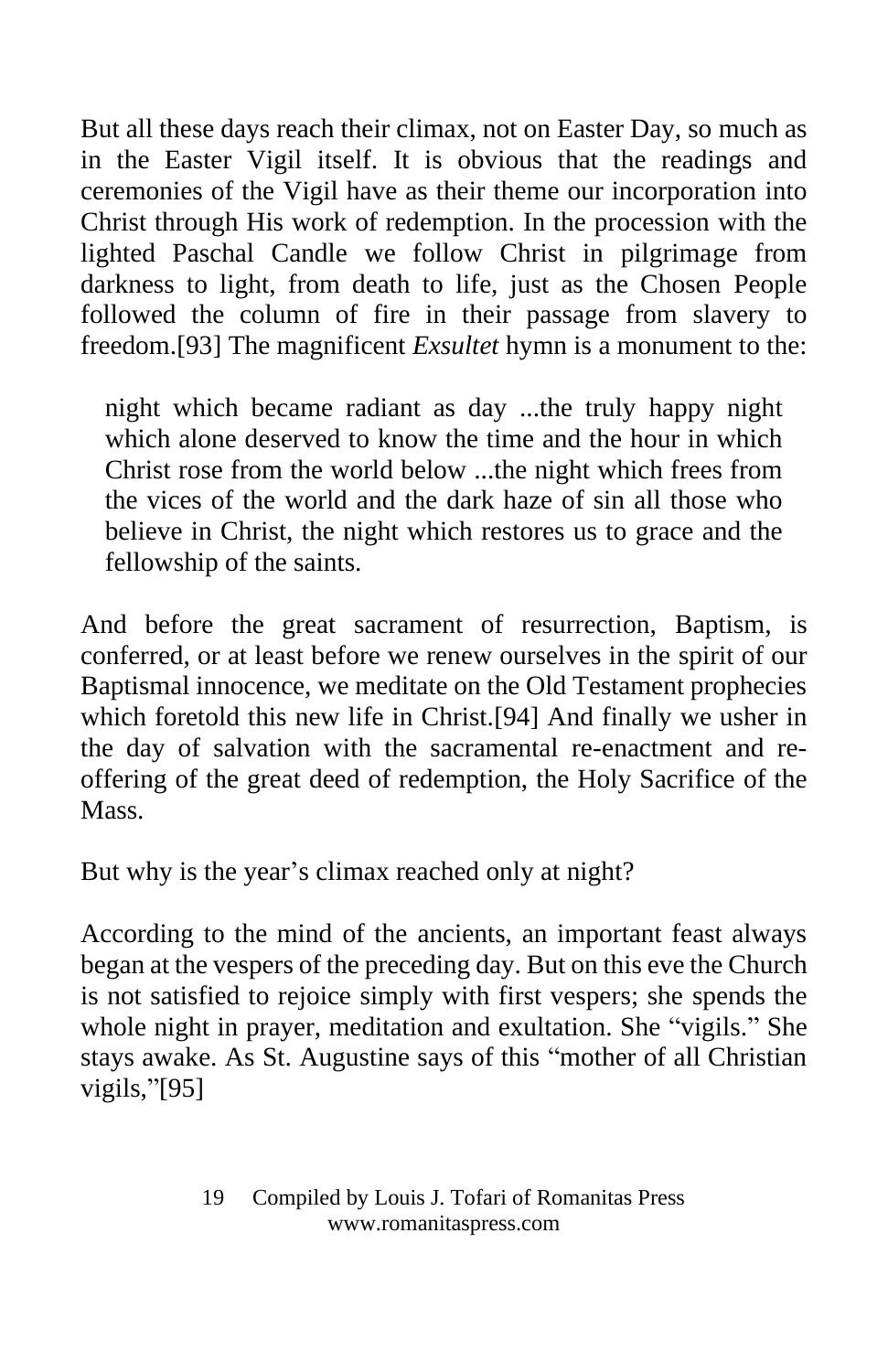we observe the night in which our Lord arose by watching; we contemplate that life in which there is no death nor sleep, and which Christ began for us in His own flesh by raising it from the dead... Nor is it incongruous for us thus to stay awake in vigil: for He slept that we might remain awake, He died that we might live.[96]

But this holy night is not simply commemorative of the past. In Baptism we have not risen to a purely earthly life; the grace which is the principle of our new life in Christ is also the seed of glory. We are called to live in the presence of God in heaven for all eternity. Although we have arisen with Christ to a new life of grace, we still await our ascension into heaven, the consummation of our hope. Hence, the Church has traditionally expected in this night the second coming of Christ, the *Parousia*, in which together with her Spouse she is to begin the eternal day of the nuptial feast. Observes Lactantius:

This is the night, which we celebrate with a night-long vigil because of the coming of our King and God. This night has a twofold significance: in it (Christ) received life after dying, and in the future He will come into possession of the kingdom of the whole world.[97]

And St. Jerome after him relates this holy expectation to that of the Jews, who believed that the Messias would come to deliver them during their celebration of the Pasch. For this reason the Christians:

held fast to a tradition of apostolic origin that during the Easter Vigil no one was to leave before midnight, for all awaited the coming of Christ. But after the middle of the night, when they felt sure He would not come, they were then to celebrate the feast.[98]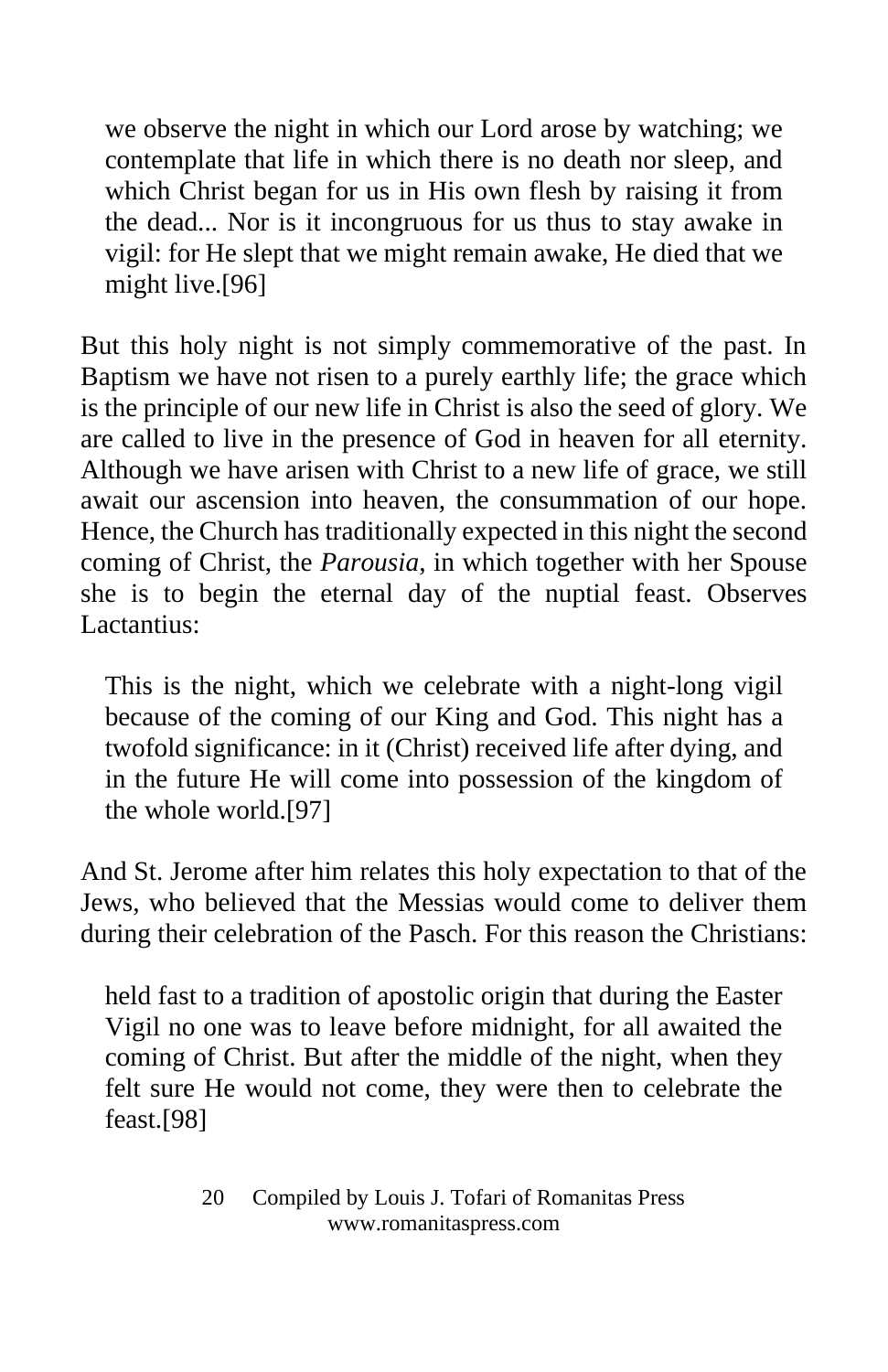And this Jerome writes by way of commentary on that passage in the Gospel:

And at midnight a cry arose: "Behold, the Bridegroom cometh. Go ye forth to meet him!"[99]

For several centuries the Church has known the incongruity of celebrating the Easter Vigil—a service whose texts and symbolism obviously call for the night hours—at a very early hour in the morning of Holy Saturday, when Christ certainly had not yet arisen. That this was not always so is proved beyond doubt by historical documents. The *Epistula Apostolorum*, an apocryphal writing dating from 140 to 160 and coming from Asia Minor or Egypt, indicates that the Vigil was held during the night until after midnight.[100] The term *abnoctantem* used by Tertullian in connection with this vigil seems to indicate the same thing.[101] We also have trustworthy witnesses to such an *horarium* in Jerome as cited above, Augustine[102] and Paulinus of Nola.[103] According to the *Apostolic Constitutions*,[104] the faithful gathered at vespers of Saturday and continued the vigil until the dawn of Sunday, whence the name for such vigils *pannuchis*.[105] In the ninth century Rabanus Maurus indicates that the Vigil began towards the vesper hour, about five o'clock in the evening.[106] And in the tenth century Pontifical of Poitiers we are told that the Vigil should begin at such a time in order that the people be not dismissed before midnight, the reason being the apostolic tradition that the Lord would come during this Vigil.[107] This is probably what is behind the insistence of Rupert of Deutz that the *Alleluia* should not be sung before midnight and therefore the ceremony should be protracted by some means, a sermon for instance, in order to observe this prescription.[108] *Circa initium noctis* is still the time indicated for beginning the Vigil in the twelfth century *Decretum Gratiani*,[109]

<sup>21</sup> Compiled by Louis J. Tofari of Romanitas Press www.romanitaspress.com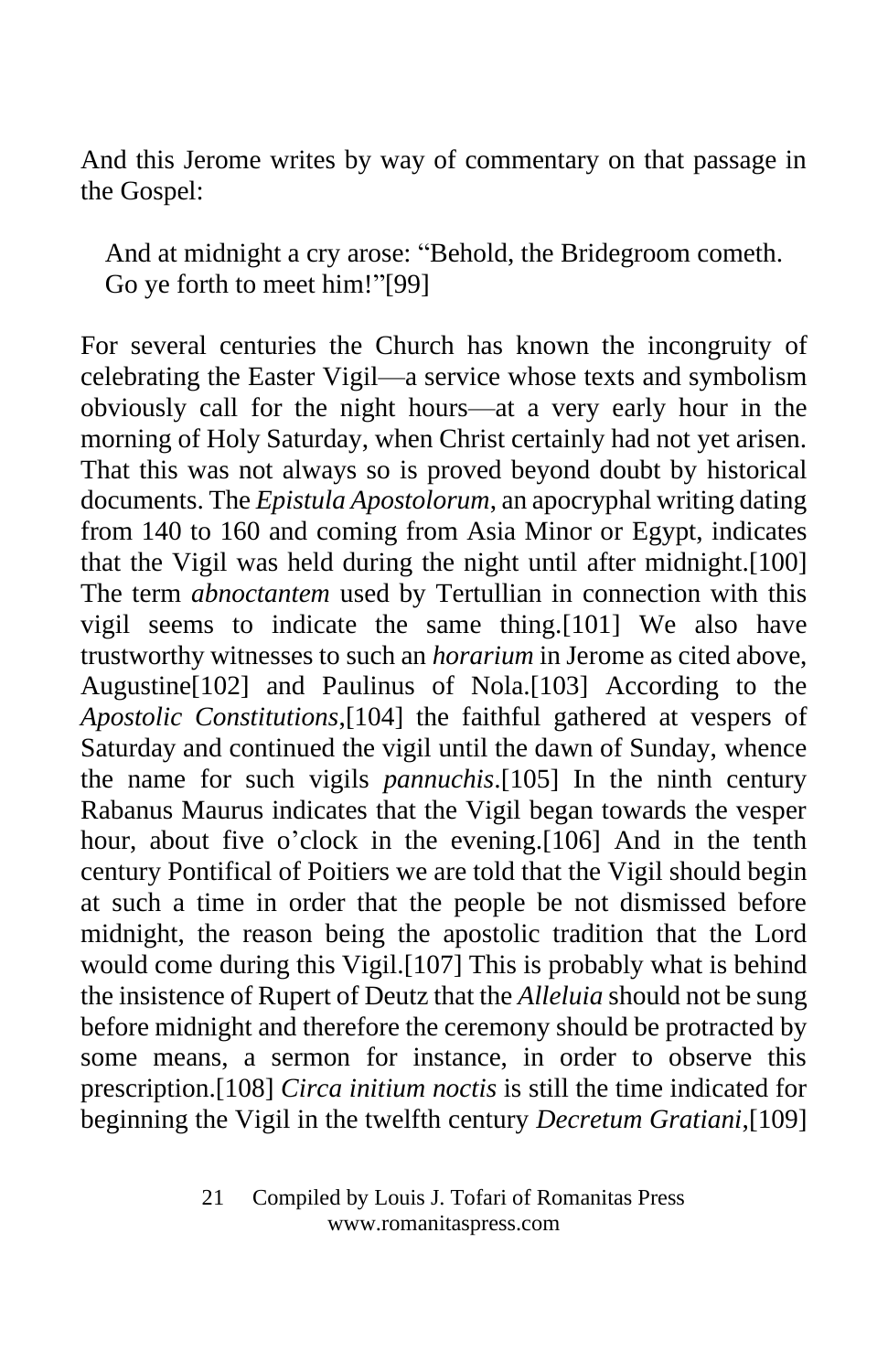but thereafter the tendency of placing the Vigil earlier and earlier in the day shows itself, Mabillon's *Ordo Romanus X* of the twelfth century has the function begin at noon,[110 ]while the twelfth century Roman Pontifical allows the ceremony to begin at eleven o'clock in the morning[111] From this point it was but a small step to early morning hours, which finally became obligatory only in the *Missale Romanum* of Pius V in 1570. Fortunately, Pius XII already in 1951 restored the Easter Vigil to its proper time.

The ceremonies of the Vigil may be divided into the following sections:

- 1) the blessing of new fire,
- 2) the blessing of the Paschal Candle with the procession and *Preconium*,
- 3) the reading service,
- 4) the blessing of baptismal water, conferring of Baptism and renewal of baptismal vows,
- 5) Mass and Lauds.

A blessing of new fire appears for the first time in the Papal Liturgy for this night in the twelfth century.[112] Though the formula seems to have originated in Germany only in the tenth century,[113] the actual practice of either enkindling a new fire or at least of bringing it out from "hiding" can be found in both Rome and Germany in the eighth century.[114] While it is conjectured[115] that the German practice was originally intended to supplant the pagan custom of enkindling fires during the spring in honor of Wotan and other pagan divinities, the Roman practice seems to have been simply a question of keeping a lamp burning apart from the church, which was supposed to be kept dark on Good Friday, and using it on Saturday for the normal illumination needed for reading.[116] Amalar, however, considers this whole procedure symbolic of the resurrection of Christ.[117] And indeed this certainly seems to have

22 Compiled by Louis J. Tofari of Romanitas Press www.romanitaspress.com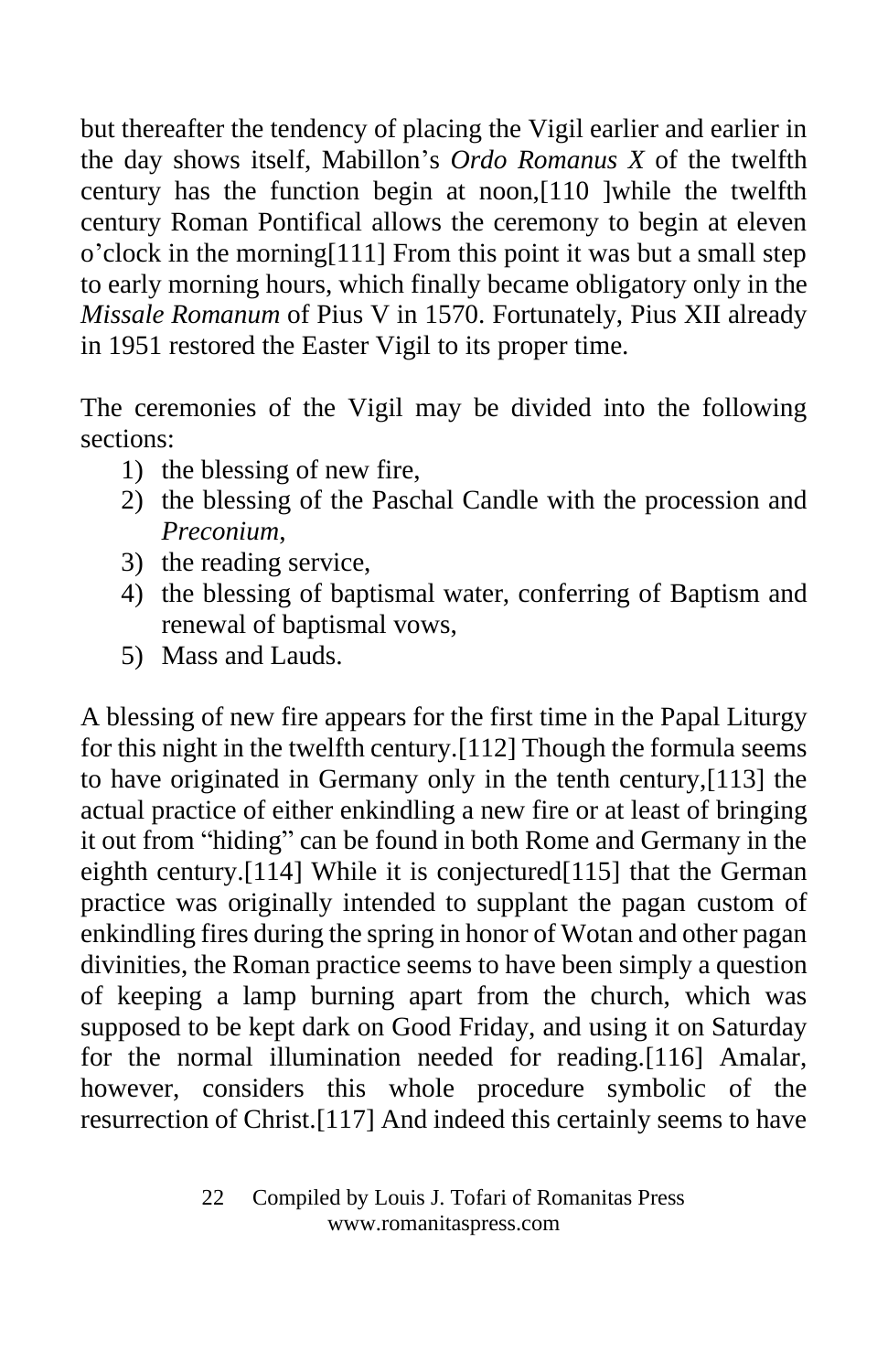been behind the insistence in the twelfth century Ordos that the fire be enkindled anew on Holy Saturday before the Vigil.[118] In fact, this new fire was so precious in the eyes of the faithful, that after the blessing of the Candle they lighted their own candles from it and brought it home.[119]

The use of a special Paschal Candle was originally foreign to the Roman Rite. However, that one was used in the north of Italy in the fourth century is attested to in a letter of Jerome of 384 in which he teases the deacon Presidius for presuming to vaunt his pride by blessing it in the presence of the bishop and his priests.[120] An indication that such a custom existed in Africa is seen in the fact that Augustine quotes a few lines from such a blessing.[121] The Fourth Council of Toledo in 633 energetically recommended its adoption to other churches.[122] But the Papal Ordos are silent on the matter, even though the titular churches and those in the suburbicarian dioceses followed the almost universal custom.[123] The practice must have been introduced into the Papal service before the 12th century, for by that time it appears in official documents.[124]

The most probable origin of the Paschal Candle is the ancient daily practice of lighting and blessing a lamp towards the evening hours to dispel the darkness of the night. Indeed this was a simple and necessary daily occurrence, but one which was elaborated and given a special ritual with psalms, chants, and orations. This ceremony was called the *Lucernarium*,[125] or service of light, and came to form a part of vespers. The fact that the Easter Vigil originally began at the vesper hour supports the claim that in the Paschal Candle and its blessing we have the survival of this primitive daily custom. This further explains how it came to pass that it is the deacon who sings the *Preconium Paschale*,[126] for the blessing of the evening light in the church was a duty especially entrusted to him.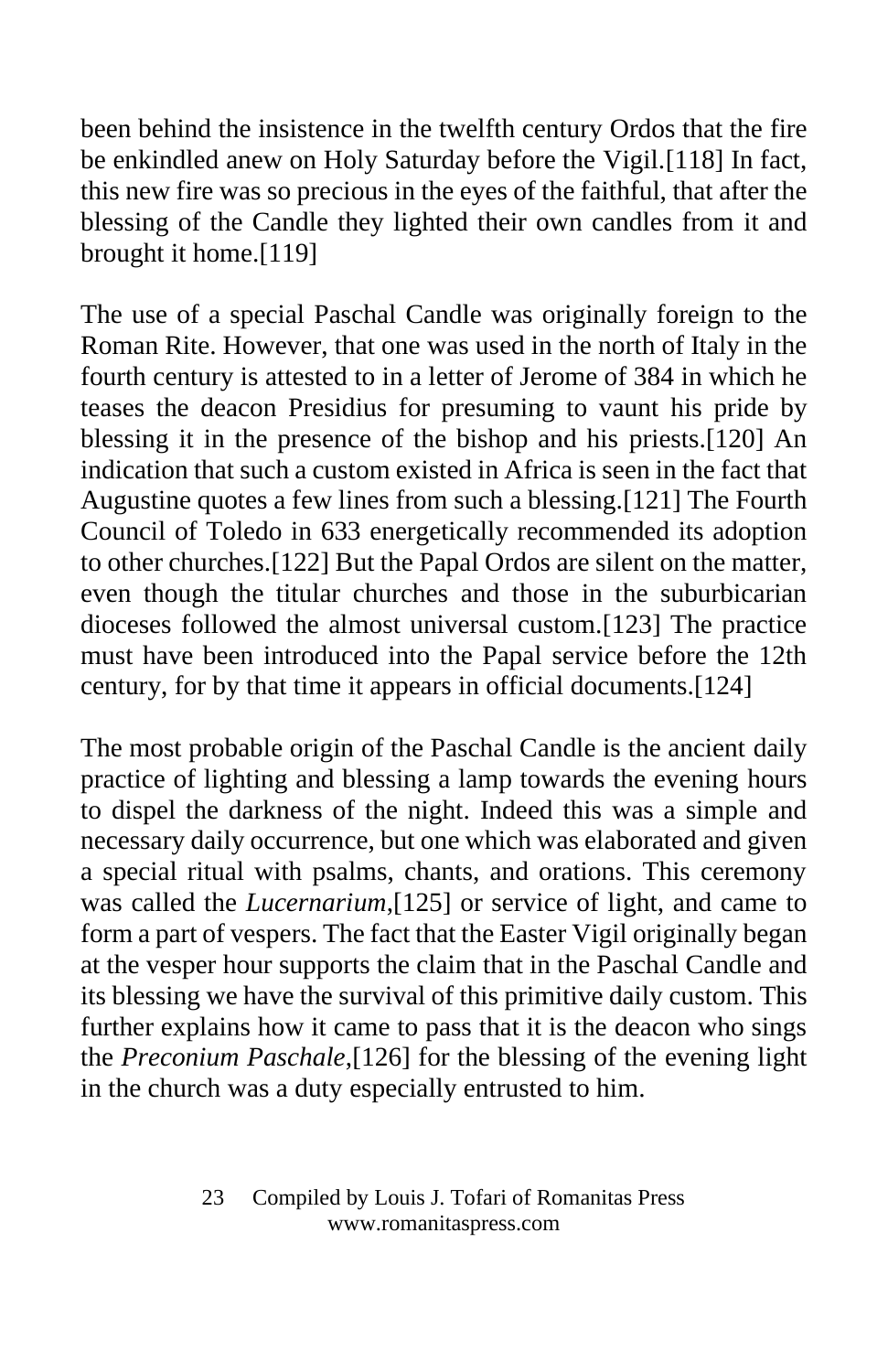Our Paschal Candle today is decorated with five grains of incense. This rite takes its origin from a mistranslation of the formula intended as a blessing of the Candle itself. In the Gelasian Sacramentary[127] it reads as follows:

*Veniat ergo, omnipotens Deus, super hunc incensum larga tuae benedictionis infusio...*

The word *incensum* as modified by *hunc* is masculine and obviously means something lighted. In service books from the tenth century on,[128] however, the pronoun *hunc* is replaced by *hoc*, thus making *incensum* neuter, meaning incense. While in the Holy Week Ordo of Pius XII the grains of incense are retained—they are symbolic of the five wounds of Christ, trophies of His victory over sin and death the oration is returned to its original meaning, the word *cereum* being added to obviate any misunderstanding, and is used for the blessing of the Candle.

To some the various inscriptions to be made upon the Candle: the cross, Alpha and Omega as well as the current year, may seem novel. However, a cross, the Alpha and Omega are found already in the seventh century Mozarabic liturgical books.[129] And the Venerable Bede attests to the inscribing of the year on it in the eighth century.[130] For a while all these items figured in the Roman Rite at least from the twelfth century on.[131] As the deacon goes up the aisle of the church with the lighted Paschal Candle, he stops three times and sings, "*Lumen Christi!*" And all the faithful reply, "*Deo gratias!*" The forerunner of this greeting of light is to be found also in the fourth century *Lucernarium* rite.[132] But the exclamation was quite frequently used apart from liturgical services. For instance, in an eighth century document,[133] which describes the conduct of a group of Frankish monks in their refectory, we are told that whenever it became necessary to add more light because of the

<sup>24</sup> Compiled by Louis J. Tofari of Romanitas Press www.romanitaspress.com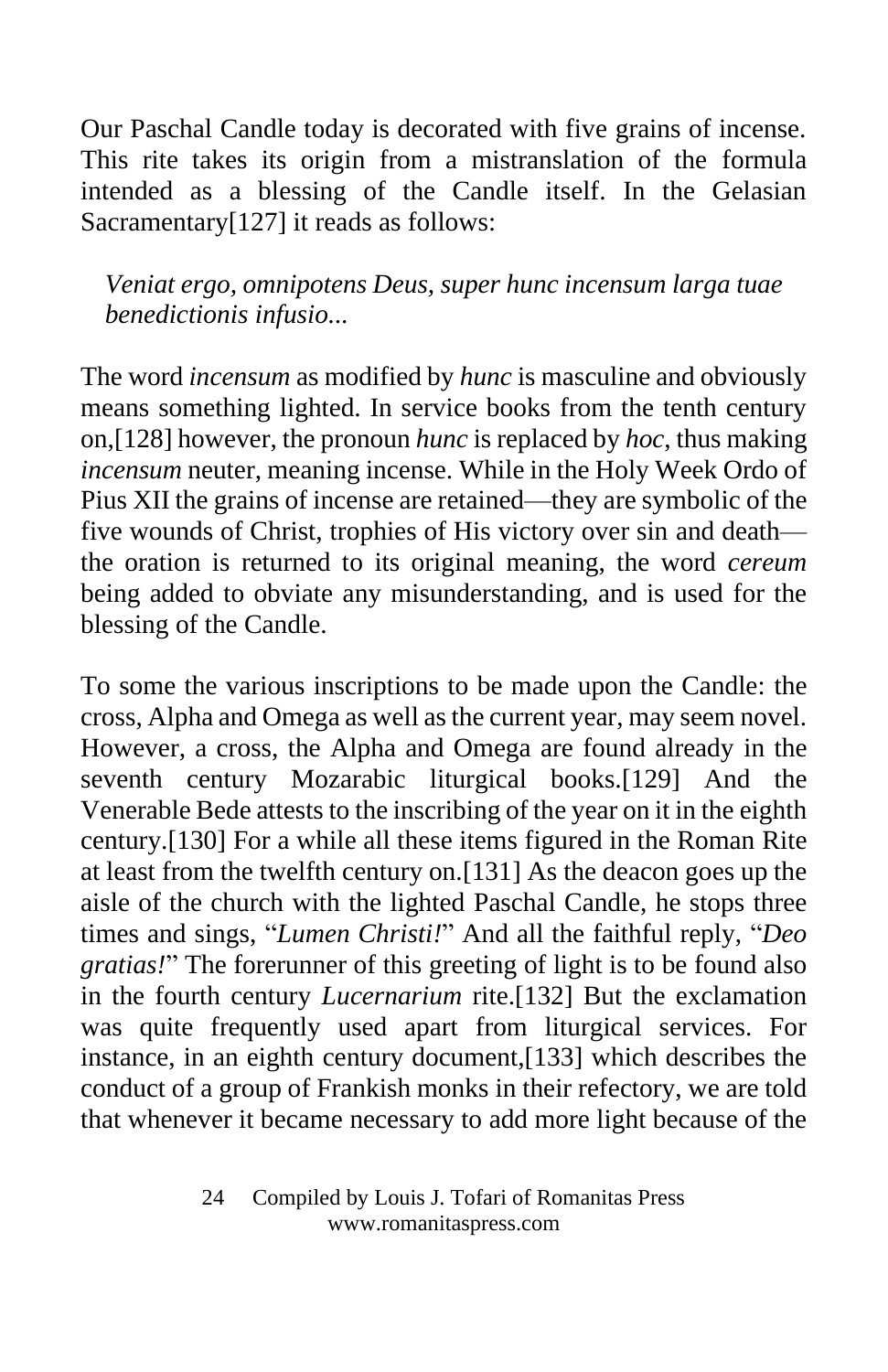fall of night, the monk who lighted the lamp cried out, "*Lumen Christi!*" "*Deo gratias!*" was the quick reply of the others. It took quite a while for this greeting to become part of the Roman Liturgy for this night; we find no trace of it until the thirteenth century.[134]

During the course of the Middle Ages many versions of the Paschal Preconium were composed. This appears quite natural if we recall that up till the sixth century the officiants at liturgical ceremonies were left the liberty of employing their own talents in fashioning the liturgical texts themselves. Thus Ennodius (d. 521) offers us examples of two such *Preconia*, [135] and Jerome, as we have seen,[136] had been requested to compose one for the deacon Presidius of Piacenza. The text of our present *Laus cerei* is contained already in the Old Gallican Missal and the Gothic-Gallican Missal of the late seventh century.[137] The author of our *Exultet* was in all probability St. Ambrose.[138]

With the reading of the prophecies begins the traditional Roman Easter Vigil properly so-called.[139] The original number of lessons was undoubtedly twelve. Nor was this anything special for the Easter Vigil, for every vigil between Saturday and Sunday had the same number, and even after a vigiliary Mass was discontinued on these nights, the twelve lessons continued on in the Masses for Ember Saturdays.[140] All the while the tradition of twelve lessons remained intact in many regions, others oscillated from anywhere between four[141] to six[142] to ten.[143] Some localities even had as many as twenty-four, but this was due to the custom of reading each lesson in Greek as well as in Latin.[144] Yet, despite all this diversity, there reigned a remarkable concordance as to the choice of texts for reading.[145] The number twelve finally succeeded in predominating and wound its way back to Rome around the twelfth century,[146] but now the reform of Pius XII reverts to the practice of Gregory the Great with only four lessons.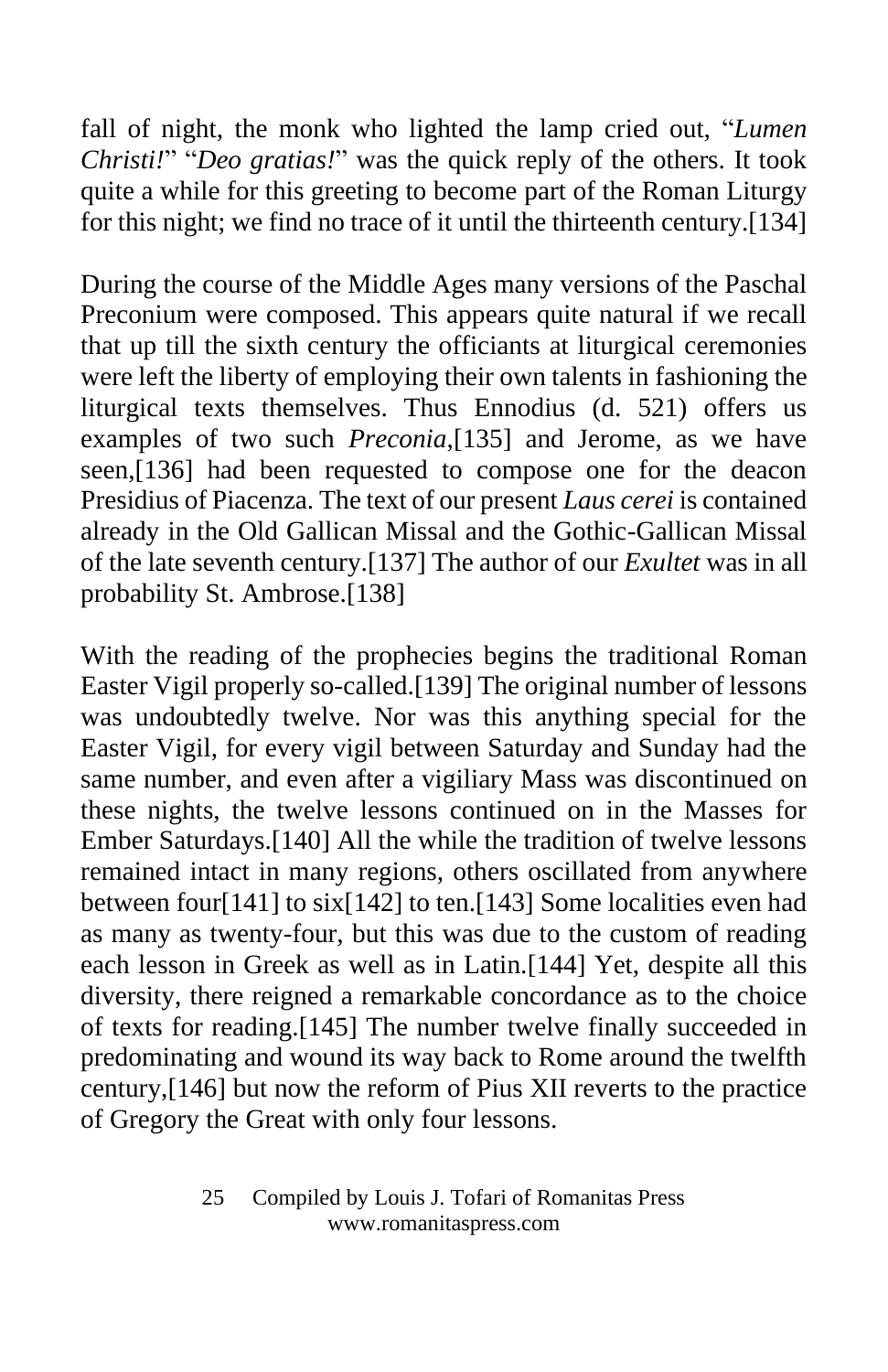Upon the completion of these readings, which were obviously intended by reason of their choice to be a preparation for Baptism, the blessing of Baptismal water and the conferring of the Sacrament itself follow. Our present day formula for blessing the water is already found in the eighth century Gelasian Sacramentary.[147] However, the practice of having the water blessed before it is used for Baptism goes back to primitive times; both Tertullian and Cyprian insist on it.[148] In order to help the people who remained in the church while Baptism was being administered spend the time in a holy manner, the Litany of the Saints was chanted. With the new Ordo of Pius XII another ceremony is added to this ritual which greatly aids in bringing home to the faithful the full import of these rites by having them renew their baptismal vows. In this way the significance of Easter as the cause of Baptismal grace is made clear, and the annual spiritual renovation of Lent culminating in a symbolic resurrection together with Christ to a more intense life of grace is given concrete expression.

Newly baptized or at least renewed in the spirit of their Baptism, the faithful now take part in the celebration of the Easter Mass. Every text in it speaks of the joy and the newness of life and light that is ours through the resurrection of Christ. Since the ancient Vigil used to end in the early morning hours, they concluded with the singing of Lauds, themselves a figure of the resurrection. This too has been restored by Pius XII.

Here in the Easter Vigil the Church is at least once in the course of the year visibly what she always is invisibly: the Bride eagerly awaiting the return of her Bridegroom. She expresses this through her long night watch, demonstrating her yearning for the dawn of that eternal day when she will inaugurate with Her Spouse the everlasting nuptials of the Lamb.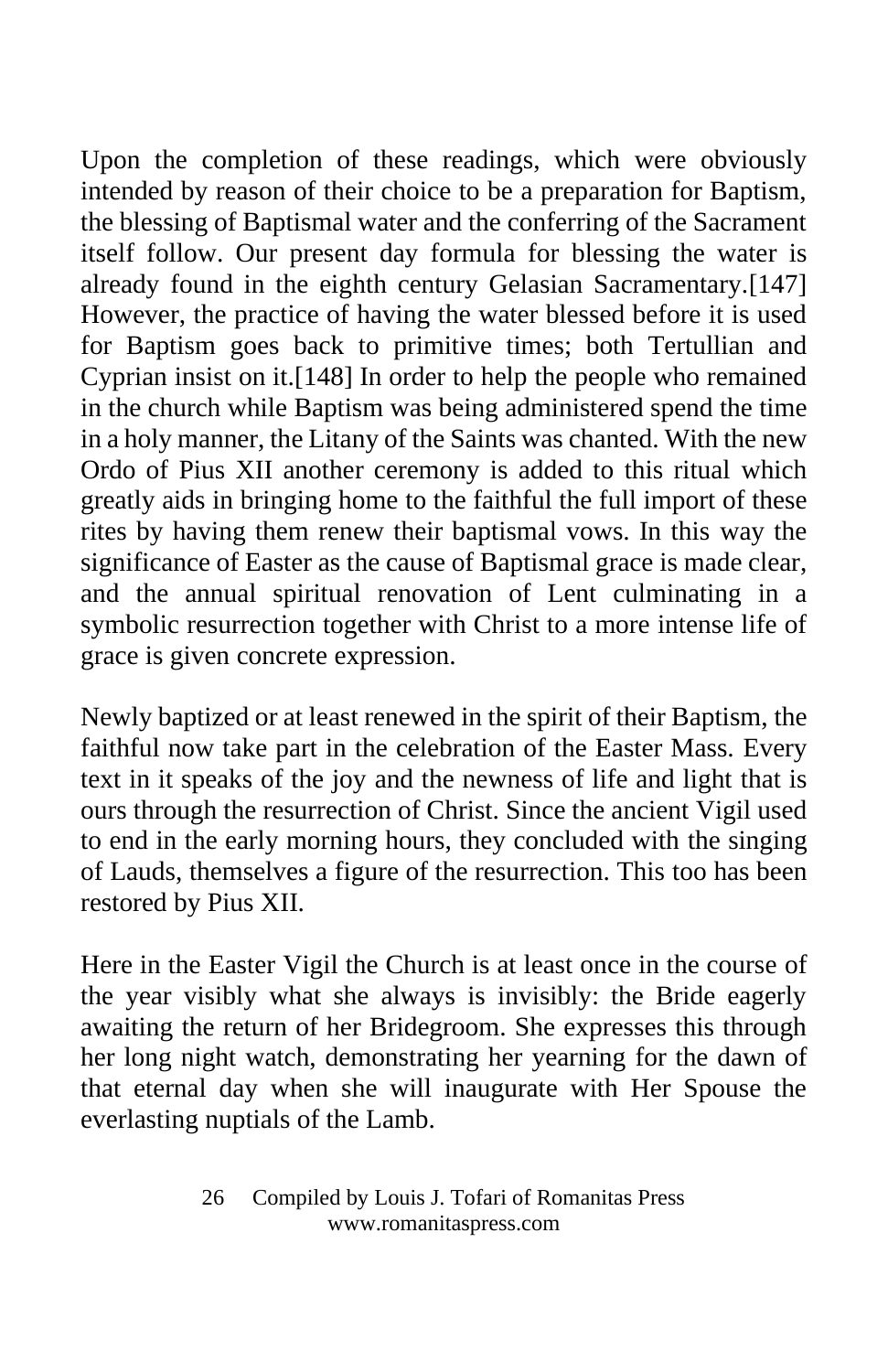John H. MILLER, C.S.C. Holy Cross College Washington, D.C.

#### **Footnotes**

1 *Epist. festalis*, II, 8. *MPG* [Migne, *Patrologia Graeca*], XXVI, 1371.

2 Ethérie, *Journal de Voyage*, n. 30. Edit. Hélène Pétré (Paris: Editions du Cerf, 1948), p. 218.

3 *Homil*. XXX *in Genesim*, 1. *MPG*, LIII, 273-74.

4 Innocent I, *Epist*. 25, c. 4. *MPL* [Migne, *Patrologia Latina*], XX, 555; Tertullian, *De jejuniis*, 2. *MPL*, II, 1006: *in quibus ablatus est sponsus*.

5 Peter of Alexandria, *Epistula Canonica*, XV. *MPG*, XVII, 507.

6 *Apostolic Constitutions*, V, 18. *MPG*, I, 890.

7 *Journal de Voyage*, nn. 30-38, pp. 218-40.

8 Cf. e.g., Leo I, *Sermo de passione Domini*, I, 5. *MPL*, LIV, 314.

9 *The Gelasian Sacramentary*. Edit. H. A. Wilson (Oxford, 1894), p. 60.

10 *Die älteste erreichbare Gestalt des Liber Sacramentorum anni circuli der römischen Kirche*. Edit. K. Mohlberg (Münster, 1927), p. 22.

11 E.g., *Missale Gothicum*, XXVII; *Vetus Missale Gallicanum*, XV; the *Bobbio Missal*. *MPL*, LXXII, 263, 354, 487.

12 Zacharias 9:9.

13 Etheria, *op. cit*., n. 31, pp. 220-22.

14 To say simply that it is due to Gallican influence, as does Noëlle Maurice Denis Boulet in "*Le dimanche des Rameaux*," *La Maison-Dieu*, n. 41 (1955), p. 25, does not solve the question. It would make more sense to dub it an interpolation made by Gallican hands.

15 M. Andrieu, *Le Pontifical romain du XII° siècle* (vol. I of *Le Pontifical romain au moyen-âge*. 4 vols. Vatican City, 1938-41), pp. 210-14. Boulet, *art. cit*., p. 27.

16 *De eccl. off*., I, 28. *MPL*, LXXXIII, 763.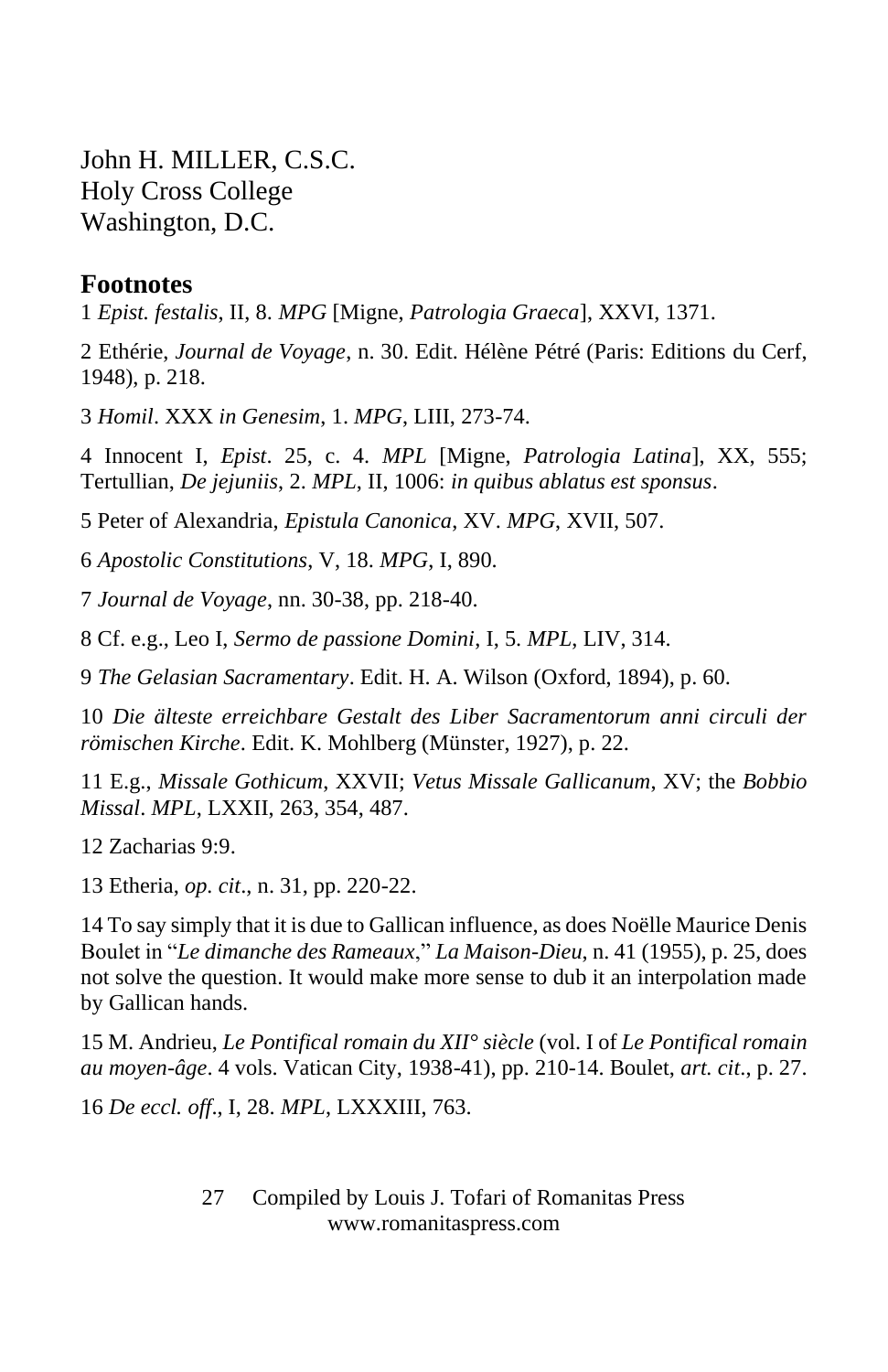17 *Homil*. 23. *MPL*, XCIV, 125.

18 M. Férotin, *Le Liber Ordinum en usage dans l'Eglise visigothique et mosarabe d'Espagne* (Paris, 1904), col. 73. Boulet, *art. cit*., p. 22.

19 *Carmina*, lib. II, 3. *MPL*, 105, 308.

20 *De off. eccl*., I, 10. *MPL*, 105, 1008.

21 *MPL*, LXXII, 572. p. 22.

22 Etheria, *op. cit*., n. 31, p. 222.

23 Odo Casel, "Die Präfation der Palmenweihe," *Jahrbuch für Liturgiewissenschaft*, II (1922), 107-110.

24 *Luke* 24:25-27.

25 *Sermo de pass. Domini*, I ff. *MPL*, LIV, 314.

26 H. Thurston, *Lent and Holy Week* (London: Longmans, 1904), p. 230.

27 *Ordo Rom.* XV, n. 60. *MPL*, LVIII, 1303-1304.

28 *MPL*, XIII, 678.

29 Thurston, *op. cit*., p. 286.

30 John 13:34.

31 H. Schmidt, "*Geist und Geschichte des Gründonnerstags*," *Liturgisches Jahrbuch*, III (1953), 243.

32 *Epist*. 25, c. 7. *MPL*, XX, 559.

33 Ed. H. A. Wilson, p. 63.

34 Ibid., 67.

35 Ed. K. Mohlberg, pp. 23-24. However, two Mass formularies are provided: one begins with the *communicantes*, and this may possibly be the remnant of the Mass for the reconciliation of penitents; the other formulary is for an evening Mass.

36 This is, after all, the origin of the *Per quem haec omnia*, as seen in the *Apostolic Tradition*: see following note.

37 Edited by B. Botte (Paris: Editions du Cerf, 1946), n. 5, p. 33.

38 Ibid., n. 21, p. 49.

39 Ed. H. A. Wilson, pp. 69-72.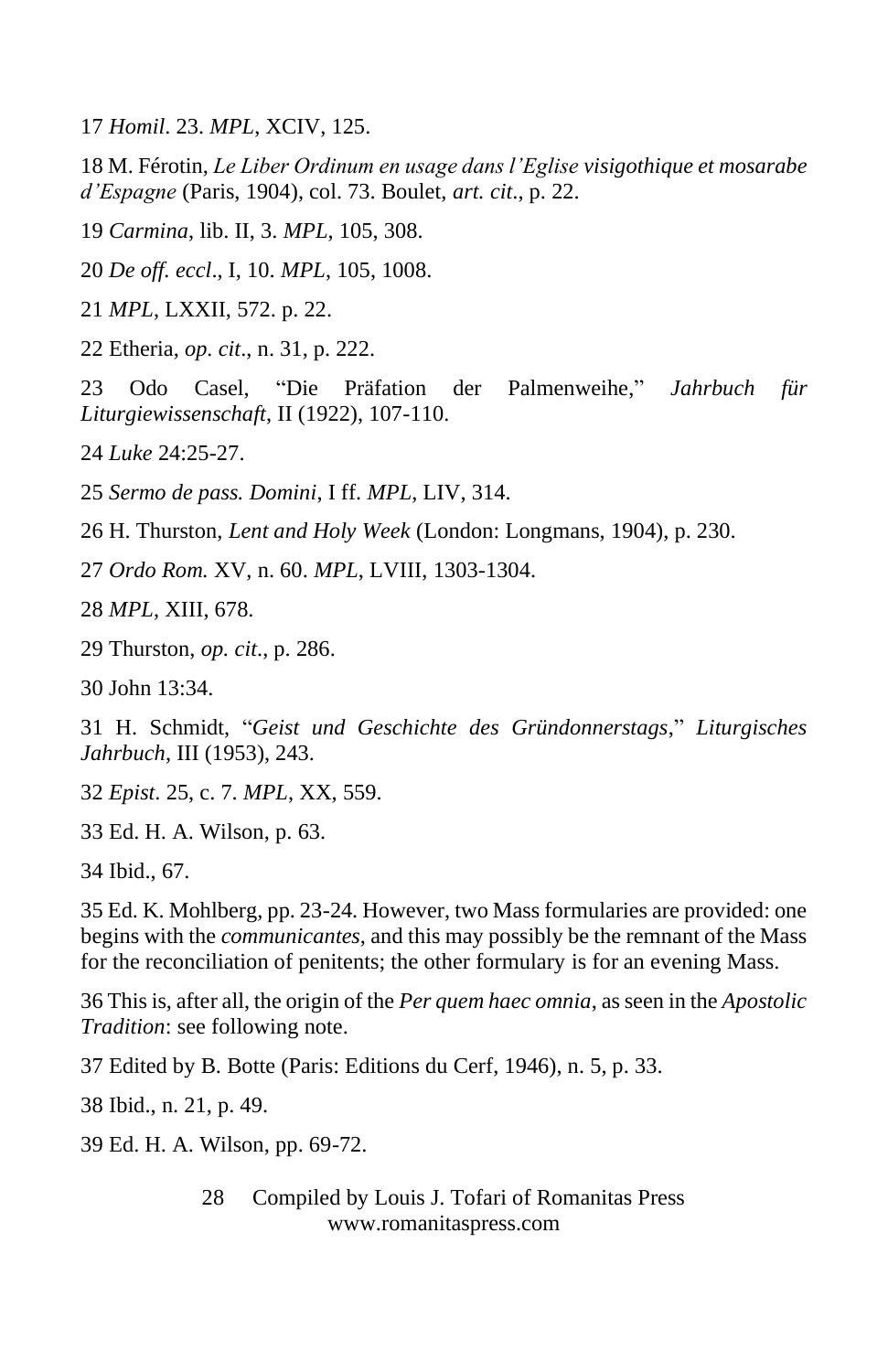40 Cf. G. Morin, "*Une particularité arlésienne de la liturgie du samedi saint*," *Ephemerides Liturgicae*, XLIX (1935), 146-49.

41 Ed. H. A. Wilson, pp. 63-73.

42 E. K. Mohlberg, pp. 23-24.

43 H. Lietzmann, *Das Sacramentarium Gregorianum nach dem Aachener Urexemplar* (Münster, 1921), pp. 44-47.

44 Cf. E. Bourque, *Etude sur les sacramentaires romains. Les Textes primitifs* (Vatican City, 1949), p. 225. H. Schmidt goes further and claims that the Gelasian was not an official Roman service book, cf. "*De sacramentariis romanis*," *Gregorianum*, XXXIV (1953), pp. 725-43.

45 "*Geist und Geschichte des Gründonnerstags*," p. 245.

46 Ibid., p. 246.

47 Ibid.

48 Ibid., p. 244.

49 He offers no arguments which would show that these three Masses could not have existed in Rome. His conclusion seems based entirely on his assumption that the Gelasian Sacramentary is an out and out Gallican document: see note 44. That this is not a legitimate procedure is seen in the fact that many rites contained in the Gelasian can be proved to be pure Roman practice. Hence, each Gelasian rite has to be examined in itself and not simply brushed aside automatically as Gallican.

50 I Tim. 5: 10.

51 Can. 3. Hefele-Leclercq, *Histoire des Conciles*, III, 586.

52 *Ordo Rom.* X, n. 12. *MPL*, LXXVIII, 1013.

53 *Ordo Rom.* XII, n. 27. *MPL*, LXXVIII, 1074.

54 *Ordo Rom.* XV, n. 65. *MPL*, LXXVIII, 1307.

55 John 13:2 and 12.

56 Cf. P. Browe, "*Die Kommunion an den drei letzten Kartagen*," *Jahrbuch für Liturgiewissenschaft*, X (1930), 70.

57 *The Gelasian Sacramentary*, ed. H. Wilson, p. 72; the eighth century *Ordo Rom.* XXIII from Einsiedeln, n. 8. M. Andrieu, *Les Ordines Romani du haut*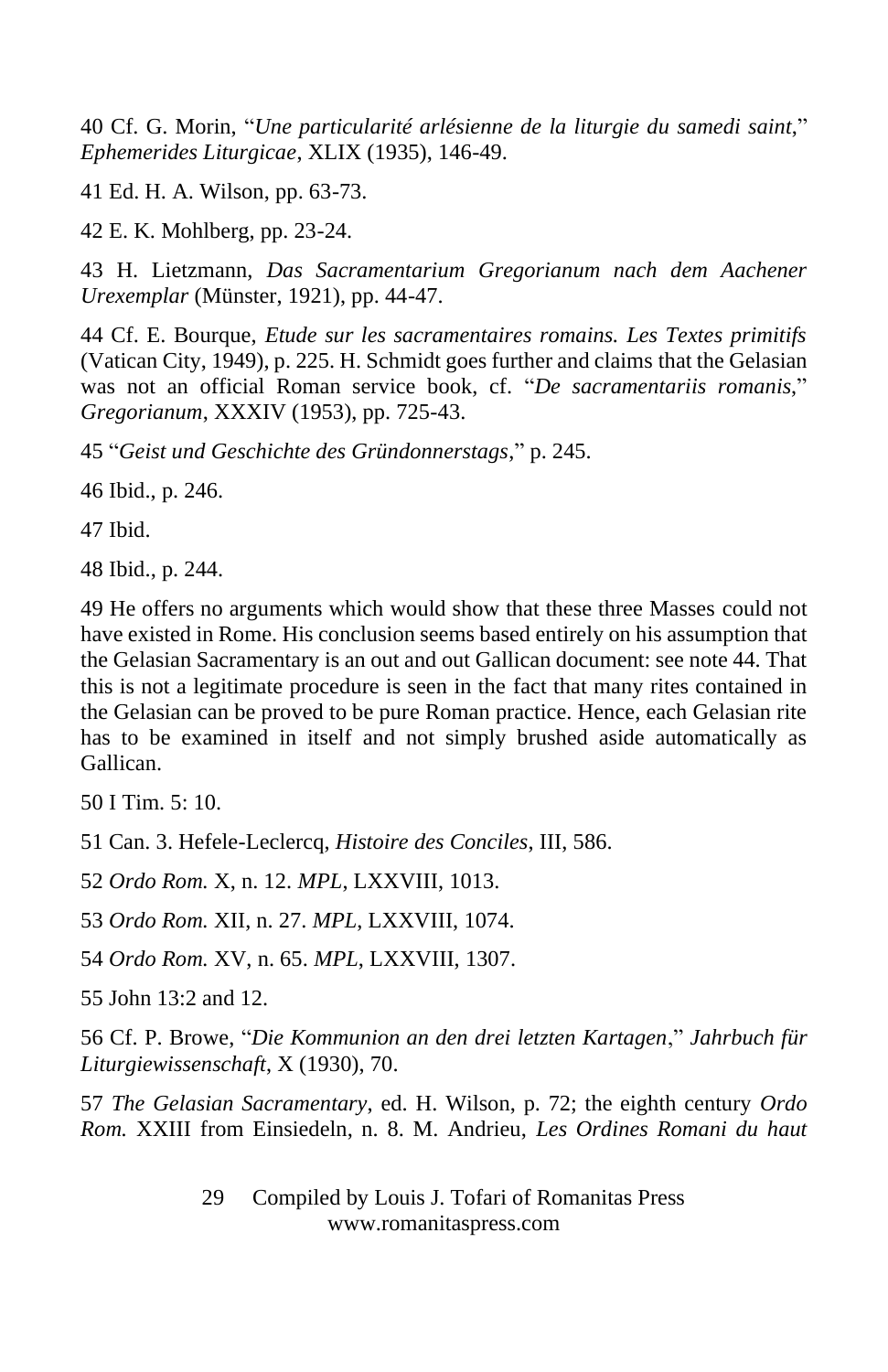*moyen-âge*. III (Louvain, 1951), p. 270; and *Ordo Rom.* XXX, n. 25. Andrieu, III, 470.

58 *De eccl. offic*., c. 27. *MPL*, CXLVII, 50.

59 Cf. J. Kettel, "Zur Liturgie des Gründonnerstags," *Liturgisches Jahrbuch*, III (1953), 65-74.

60 Cf. J. A. Jungmann. "D*ie Andacht der 40 Stunden und das heilige Grab*," *Liturgisches Jahrbuch*, II (1952), 184-98.

61 Ibid., p. 197.

62 Cf. *Ordo Rom.* III, n. i. Andrieu, II, 131.

63 H. Schmidt, "*Geist und Geschichte des Gründonnerstags*," pp. 249-50.

64 *Epist*. 23, c. 12. *MPL*, XVI, 1073.

65 Ibid.; *Apostolic Constitutions*, V, 18. *MPG*, I, 890; IV Council of Toledo of 633, c. 8. *MPL*, LXXXIV, 369.

66 Inn. I, *Epist*. 25, c. 4. *MPL*, XX, 555. There is no trace of any sacramental celebration before or after this document.

67 C. 7. *MPL*, LXXXIV, 368.

68 Cf. Pseudo-Alcuin, *De div. off*. *MPL*, CI, 1211.

69 N. 9. Andrieu, III, 270.

70 "*Sero*" we read in the *Ordo Rom*. XV, n. 75. *MPL*, LXXVIII, 1315.

71 B. Capelle, "*Problèmes de pastorale liturgique: le Vendredi Saint*," *Questions Liturgiques et Paroissiales*, XXXIV (1953), 262.

72 C. 67. J. Quasten, *Monumenta eucharistica et liturgica vetustissima* (Bonn: Peter Hanstein, 1935), p. 19; see also Tertullian, *De anima*, c. 9. *MPL*, II, 701.

73 *Op. cit*., n. 37, pp. 236-38.

74 "*Das Gesetz der Erhaltung des Alten in liturgisch hochwertiger Zeit*," *Jahrbuch für Liturgiewissenschaft*, VII (1927), 1, 23.

75 Ed. K. Mohlberg, p. 24.

76 *Op. cit*., n. 37, p. 232. The first *Roman Ordo* which affords us a clear-cut description of pure Roman usage places the veneration of the cross before the reading service: *OR* XXIII, nn. 12-17. Andrieu, III, 270-71.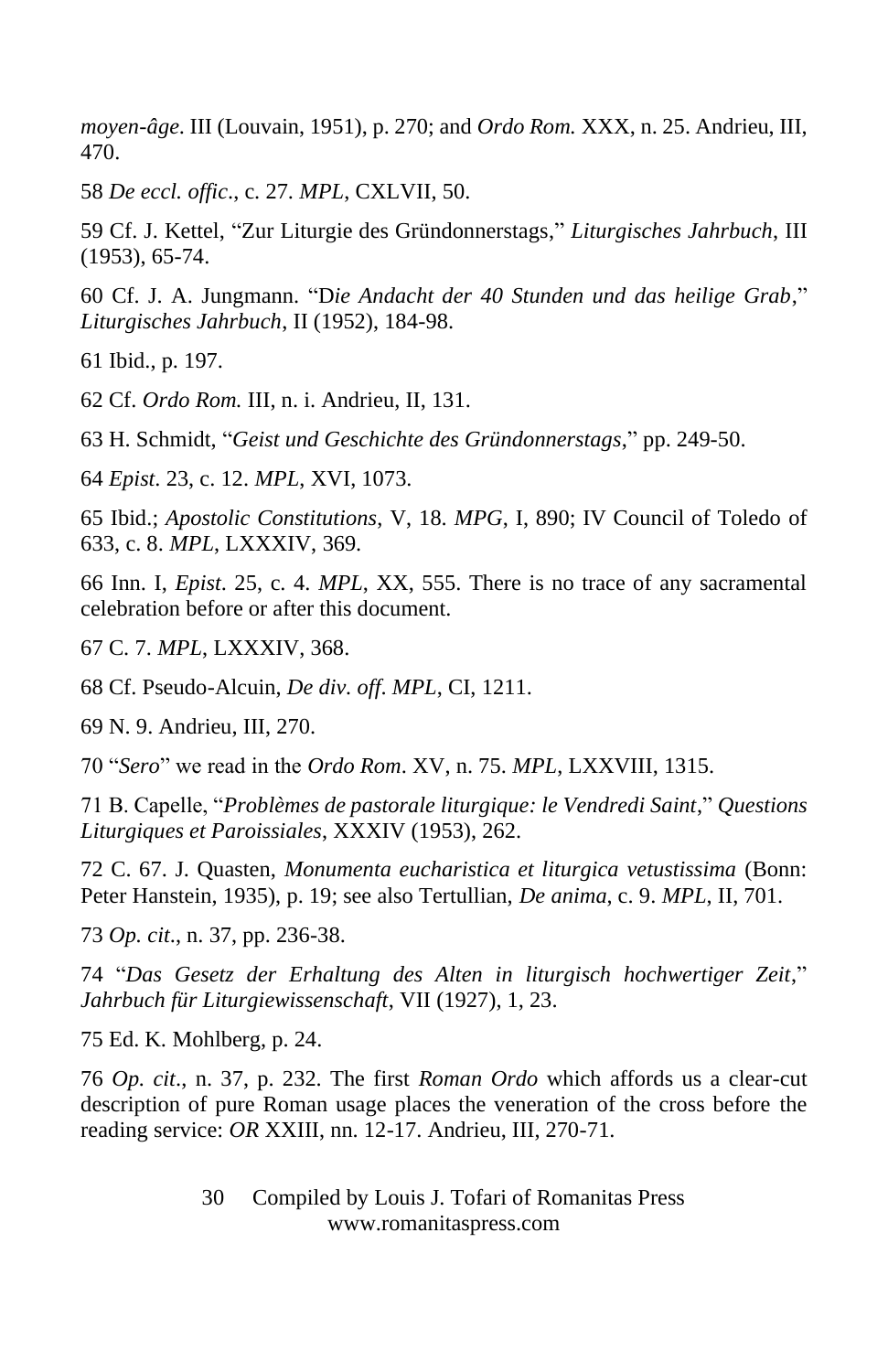77 *Ordo Rom.* XXIII as in note 76.

78 *Ordo Rom.* XXIV, n. 35. Andrieu, III, 294.

79 M. Hittorp, *De divinis Catholicae Ecclesiae Officiis* (Rome, 1591), pp.47-49. B. Capelle, *art. cit*., pp. 257-58.

80 Capelle, *art. cit*., p. 259.

81 *Ordo Rom.* XXIII, n. 22. Andrieu, III, 272.

82 I, c. 15. *MPL*, CV, 1032.

83 *Ordo Rom.* XXIV, nn. 36-38. Andrieu, III, 294. Hence, the presence of this well developed communion service in the Gelasian Sacramentary (ed. Wilson, 77) must be a Gallican interpolation.

84 Capelle, *art. cit*., p. 259.

85 C. 49. Hefele -Leclercq, *op. cit*., I, 1022.

86 C. 52. Hefele-Leclercq, *op. cit*., III, 569.

87 Cf. Anton Baumstark's enlightening discussion of this practice: *Liturgie Comparée* (Chevetogne, 1953), pp. 33 and 213.

88 *Art. cit*., p. 260.

89 *Epist*. 25, c. 4. MPL, XX, 555.

90 For a fuller explanation of this last assertion see John Miller, "The Easter Vigil, Climax of the Week and the Year," Proceedings of the North American Liturgical Week of 1956.

91 John 2: 19. The other evangelists make this incident coincide with Christ's triumphal entry into the Holy City: Matt. 21:12-17; Mark 11:15-17; Luke 19:45- 46.

92 Phil.  $2: 5-11$ .

93 Cf. Origen, *Contra Celsum*, 8, 22. *MPG*, XI, 1151.

94 Cf. Jean Daniélou's three chapters on the Old Testament types of Baptism: *The Bible and the Liturgy* (Notre Dame, Indiana, 1956), 70-113.

95 *Sermo* 219, *MPL*, XXXVIII, 1088.

96 *Sermo* 221, *MPL*, XXXVIII, 1090.

97 *De div, instit*., 7, 19. *MPL*, VI, 796.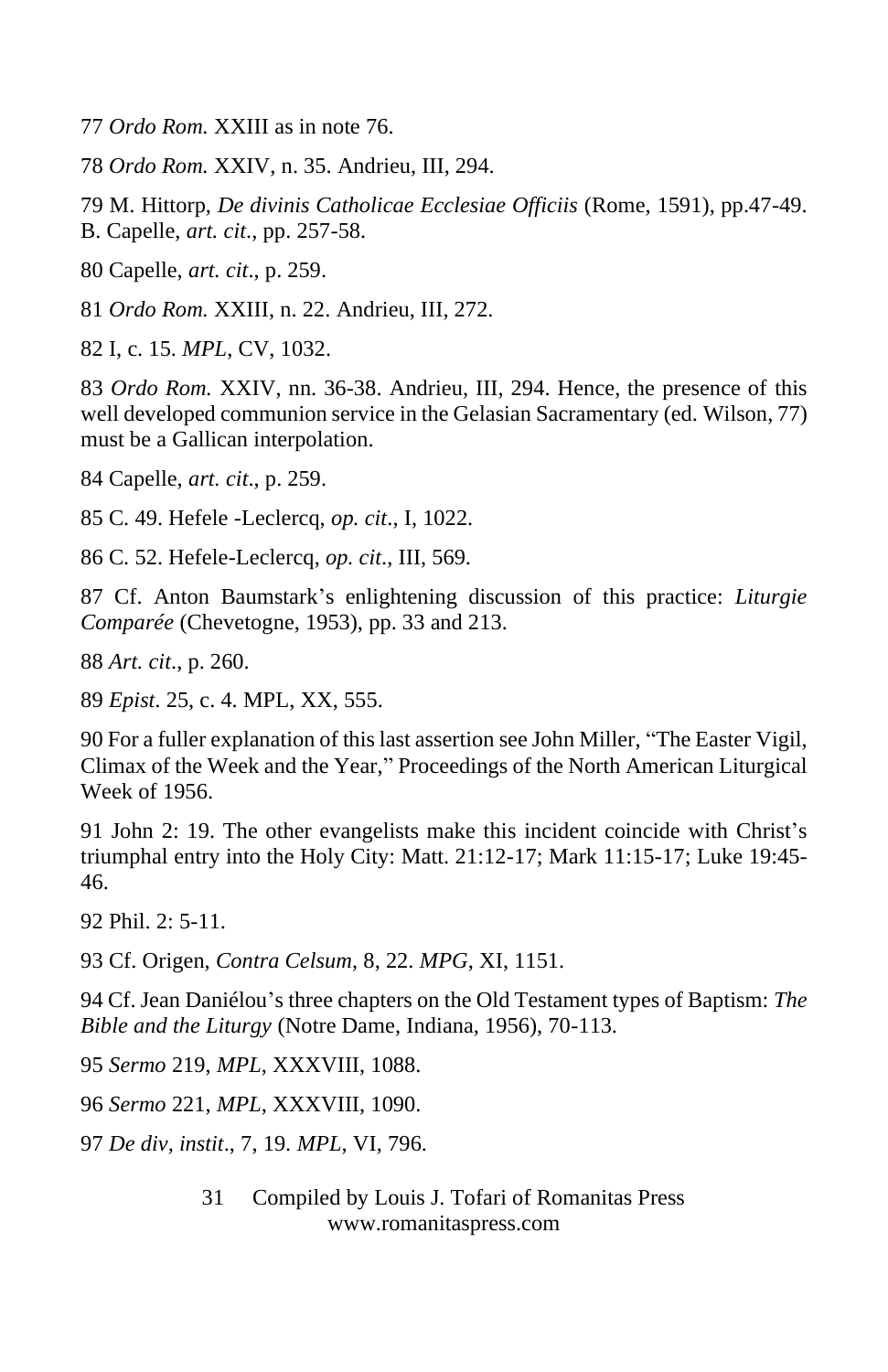98 *Comm. in evang. sec.* Matt., lib. IV, c. 25, 6. *MPL*, XXVI, 192.

99 Matt. 25:6.

100 Quasten, *Monumenta*, pp. 336-37.

101 *Ad urorem*, II, 4. *MPL*, I, 1294.

102 *Sermo* 219 and 228. *MPL*, XXXVIII, 1088, 1101.

103 *Vita S. Ambrosii*, n. 48. *MPL*, XIV, 43.

104 V, 19. *MPG*, I, 891-94.

105 Anthanasius, *Apol. ad Constantinum*, 25; *Apolog. pro fuga*, 24. MPG, XXV, 625, 673.

106 *De cleric, instit*., 2, 38. *MPL*, CVII, 350.

107 Cf. M. Righetti, *Manuale di Storia Liturgica*. II (Milan: Ancora, 1946), p. 167, note 220.

108 *De div. off*., 7, 11. *MPL*, CLXX, 190.

109 III, 1, 50, *MPL*, CLXXXVII, 1722.

110 N. 16. *MPL*, LXXVIII, 1014.

111 Cf. J. A. Jungmann, "*Die Vorverlegung der Ostervigil seit dem christlichen Altertum*," *Liturgisches Jahrbuch*, I (1951), 53, note 31.

112 *Ordo Rom. X*, n. 16. *MPL*, LXXVIII, 1014.

113 Lechner-Eisenhofer, *Liturgik des Römischen Ritus* (Freiburg: Herder, 6th edit., 1953), p. 156.

114 Pope Zachary, *Epist. 13 ad Bonifacium*. *MPL*, LXXXIX, 951.

115 Cf. A. Franz, *Die kirchlichen Benediktionen im Mittelalter* (Freiburg, 1909), I, 517. Righetti, *op. cit*., II, 170.

116 Cf. above-cited letter of Pope Zachary, note 114, and *OR* XXIII, n.24. Andrieu, III, 272.

117 *De Ordine antiphonarii*, c. 44. *MPI*., CV, 1293.

118 As in note 112.

119 *Ordo Rom.* XXVIII, n. 63. Andrieu, III, 404.

120 *Epist. 28 ad Presidium*, 1. *MPL*, XXX, 188.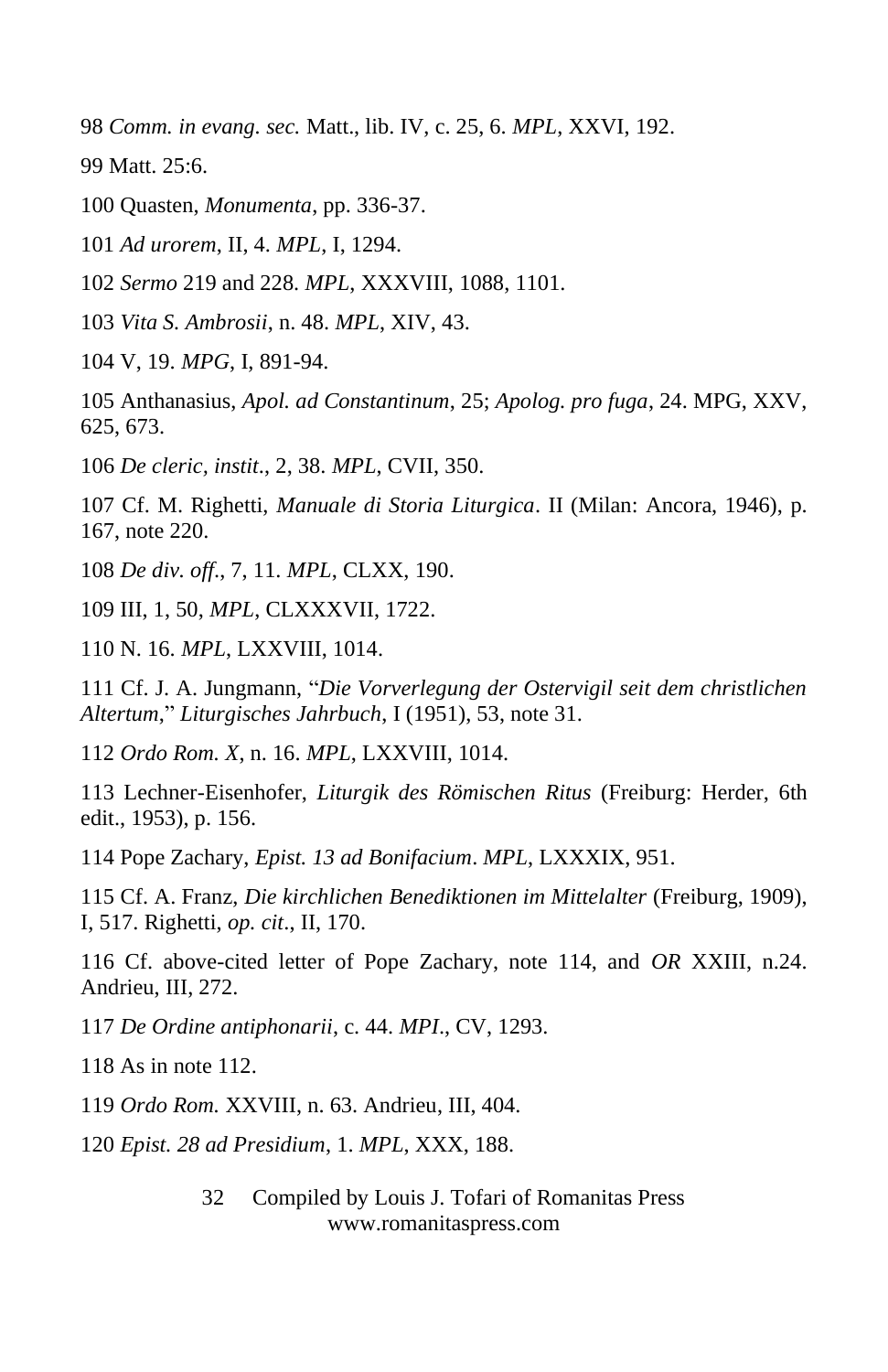121 *De civitate Dei*, 15, 22. *MPL*, XLI, 467.

122 C. 9. Hefele-Leclercq, *op. cit*., III, 269.

123 Cf. *Liber Pontificalis* (ed. L. Duchesne, Paris, 1955), I, 225; *OR* XXIII, n. 24, and *OR* XXVI, nn. 6, 9, 10, 14. Andrieu, III, 272, 326-29.

124 *OR* X, n. 17. *MPL*, LXXXVIII, 1014.

125 Hippolytus, *Apostolic Tradition* (ed. B. Botte), n. 26, pp. 60-61; *Apostolic Constitutions*, VIII, 36. *MPG*, I, 1138; Etheria, *Journal de Voyage*, n. 24, pp. 190- 92. Anton Baumstark has shown that this is another carry over from the Jewish Sabbath service: *Liturgie Comparée*, 148-49, 160-63.

126 Gregory the Great, however, does report that in Ravenna it was the bishop who did so: *Epist., lib. XI*, 33. *MPL*, LXXVII, 1146.

127 Ed. H. A. Wilson, p. 81.

128 B. Capelle, "*Le rite des cinq grains d'encens*," *Questions Liturgiques et Paroissiales*, XVII (1932), 8.

129 M. Férotin, *Le Liber Ordinum*, p. 209. Righetti, *op. cit*., II, 176.

130 *De ratione temporum*, c. 47. *MPL*, XC, 494-95.

131 Andrieu, *Le Pontifical Romain*, I, 241. Righetti, *op. cit*., II, 177.

132 Cf. F-J. Dölger, "*Lumen Christi*," *Antike und Christentum*, V (1936) 1-43.

133 *Ordo Rom.* XIX, n. 22. Andrieu, III, 220.

134 *Ordo Rom.* XII, n. 30. *MPL*, LXXVIII, 1075.

135 *Opuscula* 9 and 10. *MPL*, LXIII, 258-62.

136 As in note 120.

137 *MPL*, LXXII, 364 f., 268 f.

138 B. Capelle, "*L'Exultet pascal, oeuvre de saint Ambroise*," *Miscellanea Giovanni Mercati* (Vatican City, 1946), I, 219-46.

139 All Roman documents up until the eleventh century have the service begin in this way, thus, e.g., the Paduan Codex of the Gregorian Sacramentary, ed. K. Mohlberg, p. 25; *OR* XXIII, n. 27. Andrieu, III, 272.

140 In fact, in the Gregorian Sacramentary, which bears the mark of Gregory's abbreviating reform and contains only four lessons for the Easter Vigil, the Ember